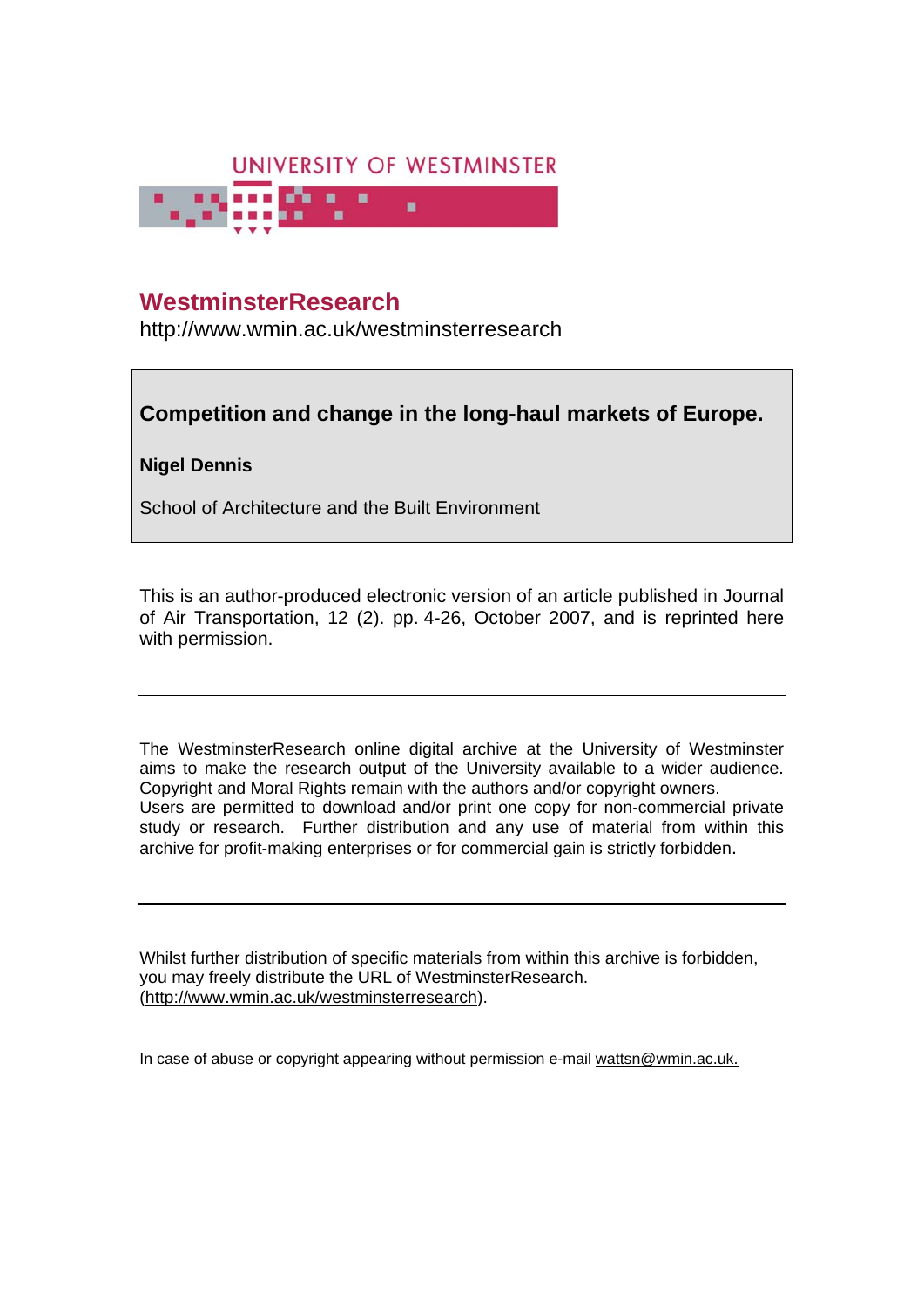#### **COMPETITION AND CHANGE IN THE LONG-HAUL MARKETS FROM EUROPE**

Dr Nigel Dennis

Senior Research Fellow

Transport Studies Group

University of Westminster

35 Marylebone Road

London NW1 5LS

United Kingdom

Tel: +44 (0) 20 7911 5000 x3344

Fax: +44 (0) 20 7911 5057

e-mail: dennisn@westminster.ac.uk

Nigel's major areas of research interest at the University of Westminster are in airline economics and operations. He has carried out studies for organizations including BAA, British Airways, Ryanair, DHL and the European Commission. Nigel also arranges the University's extensive programme of annual aviation seminars and short courses.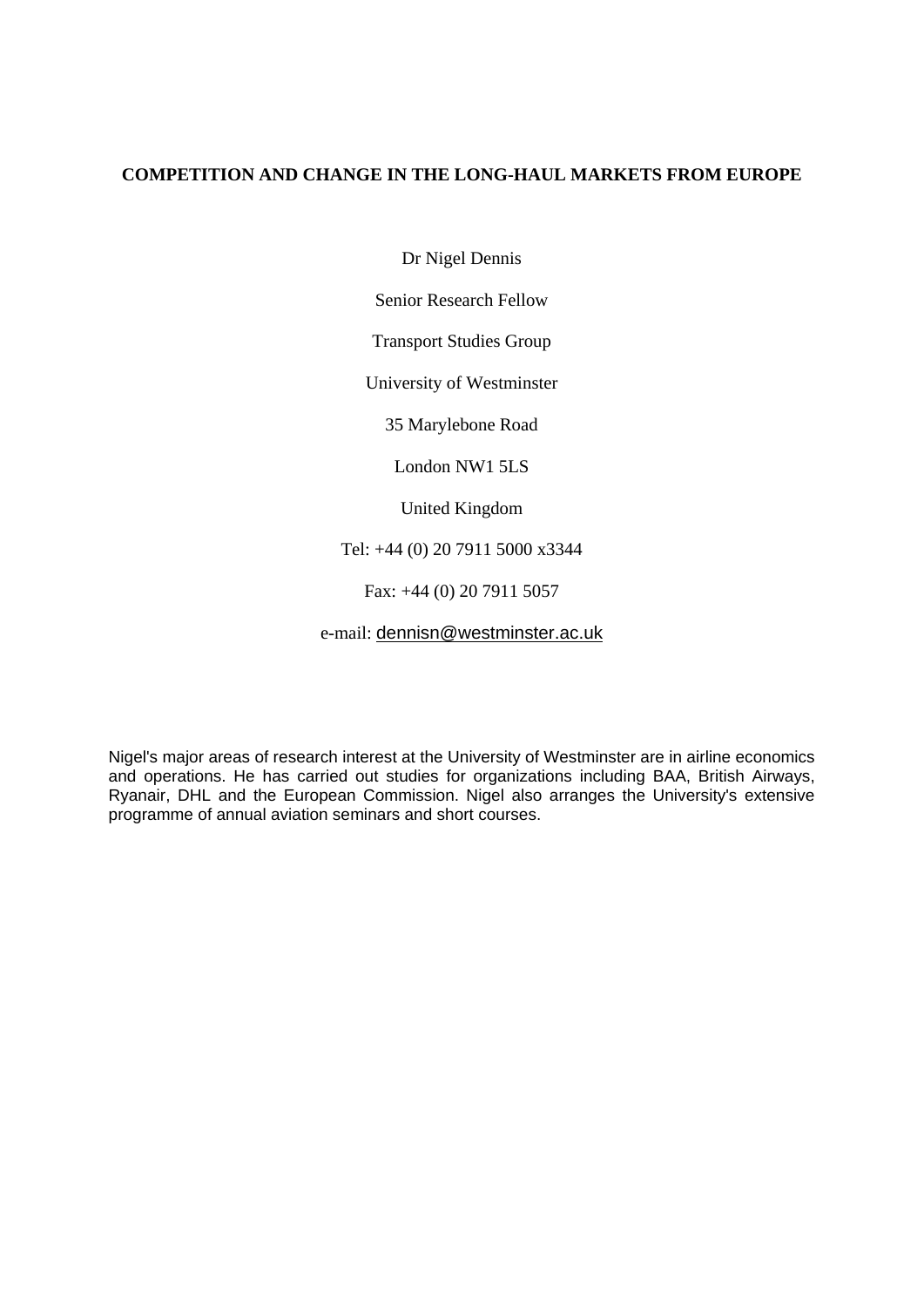#### **COMPETITION AND CHANGE IN THE LONG-HAUL MARKETS FROM EUROPE**

Nigel Dennis

Transport Studies Group University of Westminster London, United Kingdom

#### **ABSTRACT**

Long-haul operations remain crucial to the viability of many of the traditional European 'flag carriers'. An analysis is made of the current services and it is shown that alliances and the recent round of airline failures have led to greater concentration on the major hubs. Aircraft and product developments are discussed. More non-stop destinations and higher frequencies are expected from the major European hubs to other world regions, coupled with increased non-European carrier service to second-tier cities in Europe. The scope for a long-haul low-cost airline is analysed and traditional operations are shown to be in a relatively stronger position.

#### **INTRODUCTION**

The changes taking place in the long-haul aviation arena have been somewhat neglected in recent years – the main focus of interest being competition from new entrant 'low-cost' carriers on short-haul routes. This paper aims to analyse the recent development of long-haul air services in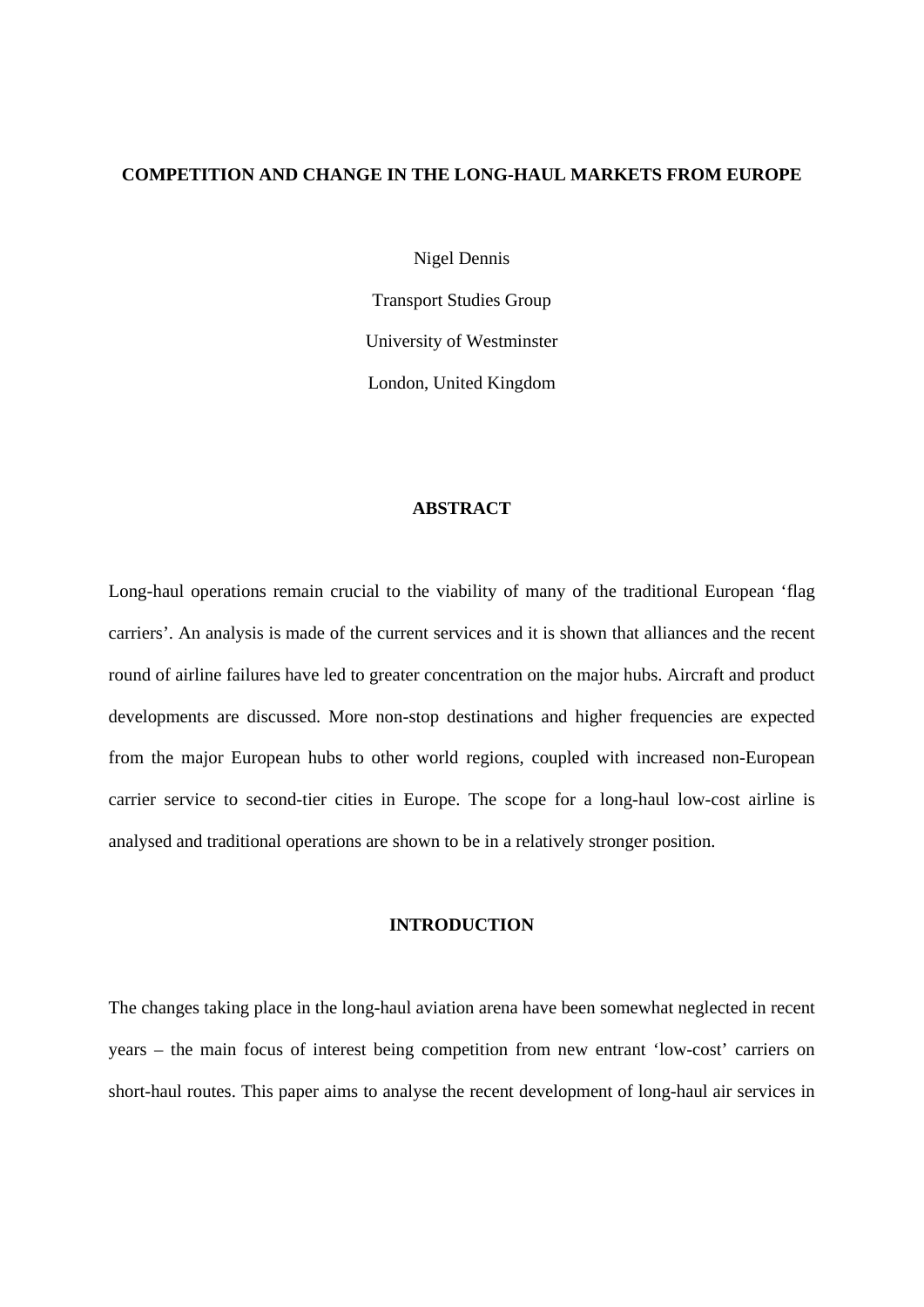Europe and identify the key changes. Specific attention is then given to the impact of commercial factors (e.g. alliances, hubs) and technological issues (in the form of new aircraft types). Forecasts of long-haul traffic are discussed and the scope for low-cost airlines in the long-haul market is examined.

At the current time, long-haul scheduled air services carry about 1 million passengers per week out of Europe on approximately 5000 flights (the same numbers apply in the inbound direction). There remains a broadly equal split between European airlines and overseas carriers flying into Europe. In some cases this is necessitated by the bilateral air services agreements but even in the more competitive markets the market shares have not moved far out of balance. A wide variety of aircraft types are used, although the main range is from the Boeing 767 with around 200 seats up to the Boeing 747 with 400 seats.

#### **Definitions**

For the purposes of the analysis of air services in this paper, the study area for flights from Europe is taken to comprise the European Union (as at July 2004) plus the Canary Islands, Madeira, Azores, Switzerland, Norway and Iceland. The only significant additions outside this area in Geographical Europe would be Turkey and Russia west of the Urals. These have been omitted, along with other non-EU members in Eastern Europe, because although they have few long-haul flights to the Atlantic or Africa, they do have a large number of short routes that cross into Asian Russia and the Caucasus.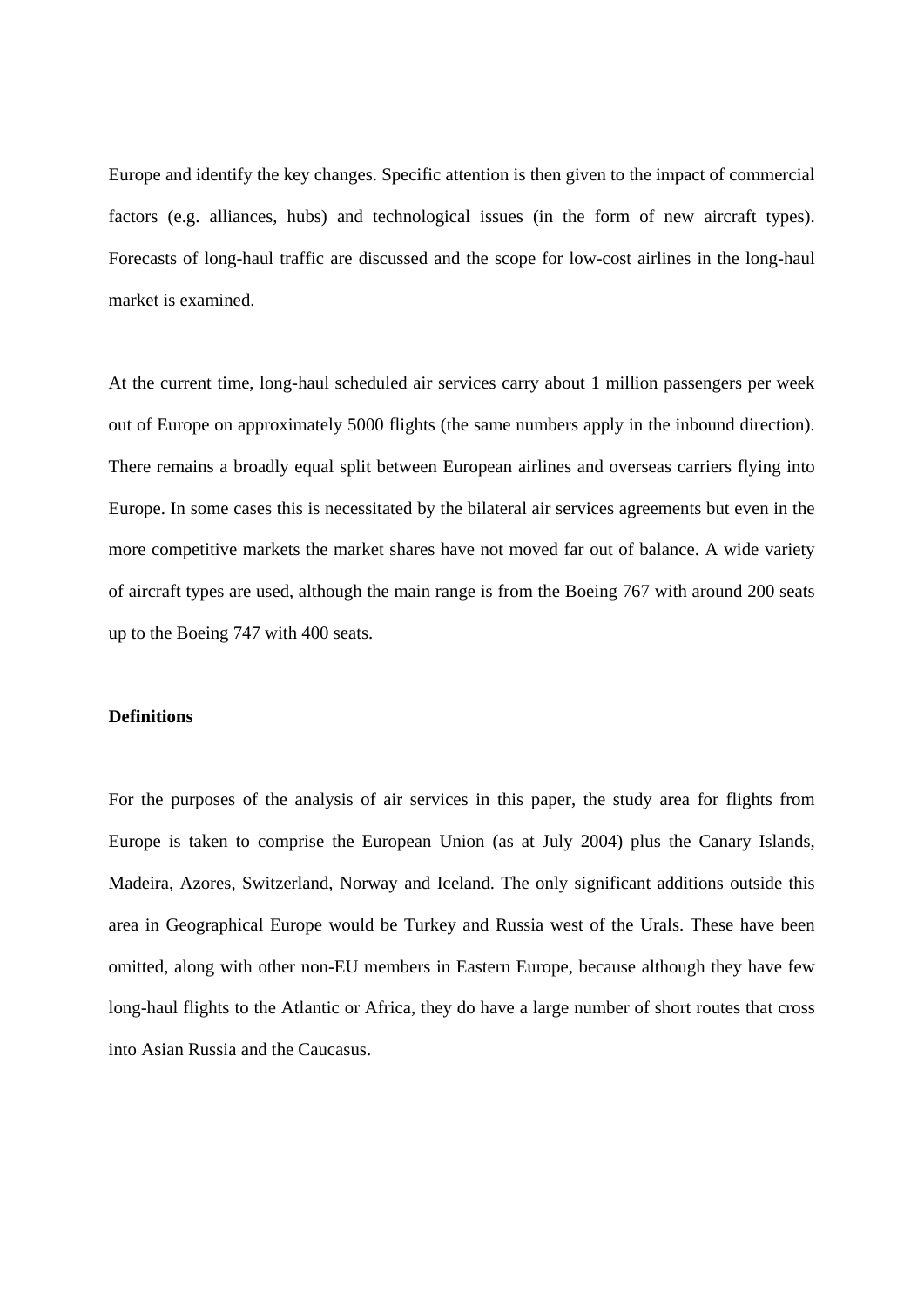Long-haul is taken to be the Association of European Airlines (AEA) definition which includes from Europe all Atlantic services, sub-Saharan Africa, Asia and Australasia. It does not include North Africa or the Middle East which are classified as medium-haul.

Services are those which were listed to operate during the first week of July 2004 (1-7 July) in the OAG guide. Only non-stop scheduled services from Europe are included. This means that each service is only listed once, so for example, a flight that operates Copenhagen-London-Sao Paulo-Rio de Janeiro will only appear under London-Sao Paulo. A few services are omitted altogether because they stop in the medium-haul area (North Africa or Middle East) en-route or make a technical stop only (e.g. Frankfurt-Halifax-Orlando). Code-share flights are only counted once – under the European hub airline if they are the operator, as a code-shared flight of the European hub airline where they have a code-share but are non-operating and under the operating airline elsewhere. Alliance partner's flights are only counted with the European hub airline if they are code-shared (e.g. Delta flying Paris-Cincinnati is included under Air France while American flying London-Chicago is not included under BA). Charter services are not included in this analysis but are very small in comparison (less than 5% of the scheduled traffic).

#### **THE MAJOR AIRLINES AND AIRPORTS**

Although a wide range of airports can support a network of short-haul air services, long-haul activity is concentrated on a few major hubs. London Heathrow, Paris CDG, Frankfurt and Amsterdam account for 60% of the European long-haul flights with the remaining 40% being spread around forty-seven other airports.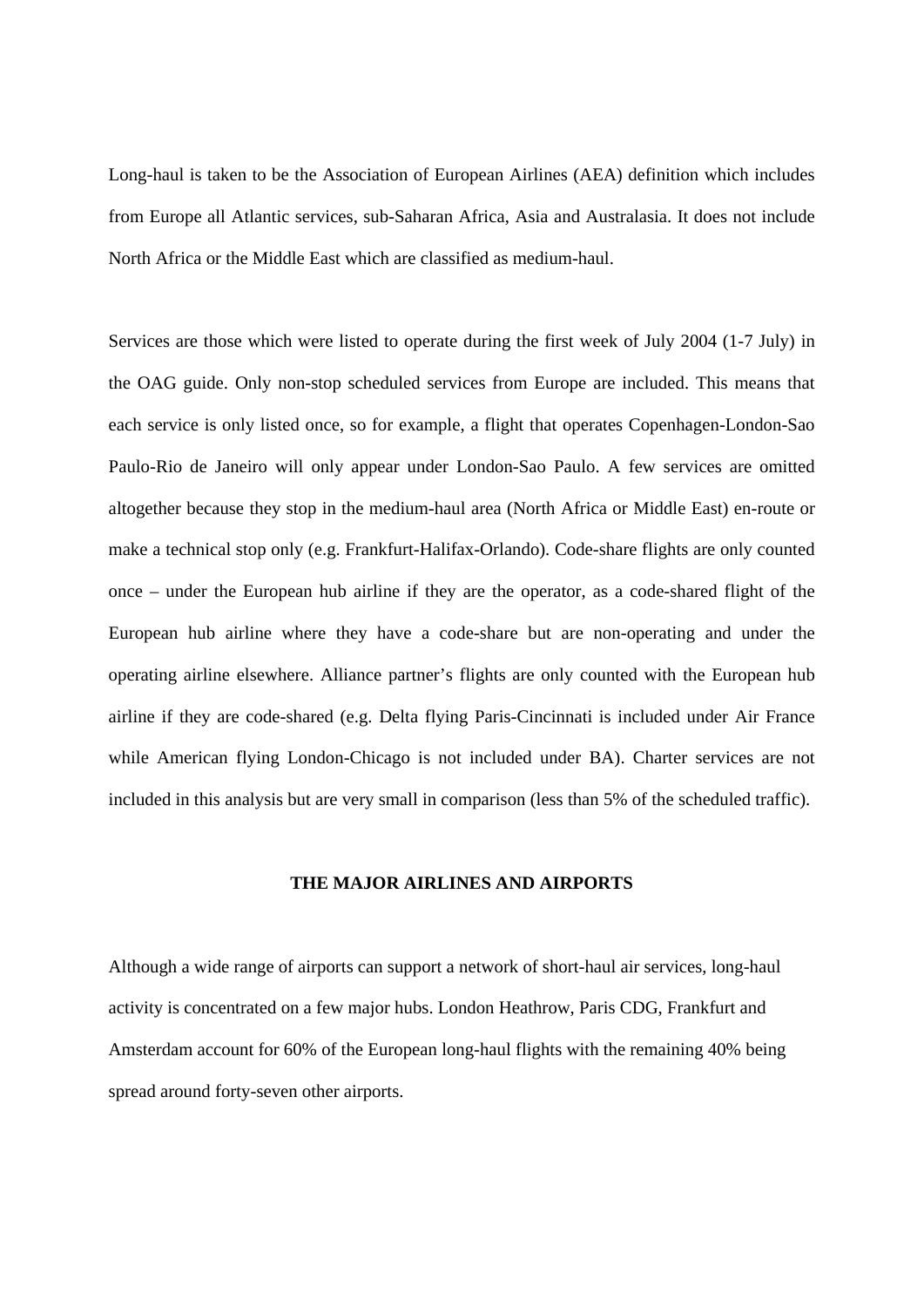Table 1 shows that London Heathrow is still the primary intercontinental gateway in terms of frequencies but Paris CDG and Frankfurt serve more destinations. Amsterdam is the fourth major centre. This is partly a result of some very high frequency routes from Heathrow, such as New York JFK (128 flights per week - 18 per day) and greater competition as Virgin Atlantic operate many sectors as well as British Airways (BA) and the foreign flag carrier. Many routes from Frankfurt, in contrast, are monopolies for Lufthansa. This is reflected in the last column of Table 1 which shows the percentage of flights by the hub airline or its code-share partners. Only 40% of long-haul flights at Heathrow carry the BA code, a much less dominant position than its rivals - more than two-thirds of long-haul services at Amsterdam and Frankfurt are related to KLM and Lufthansa respectively.

There is a clear drop after Amsterdam to a second tier of cities with around 30 long-haul destinations each. This includes Madrid, London Gatwick, Rome Fiumicino, Zurich, Milan Malpensa and Munich. The remaining airports have very limited long-haul coverage although some specialise in particular markets (e.g. South America from Lisbon and Africa from Brussels). There are many airports that have just one or two long distance routes: e.g. Cardiff-Toronto or Stuttgart-Atlanta.

A number of the middle-ranking airports tend to be hubs dominated by the local airline and their alliance partners (e.g. Zurich, Munich, Copenhagen). These are not key destinations for other foreign airlines coming into Europe, who favour the large origin/destination markets such as Rome and Manchester outside the four major hubs. London Gatwick's position has been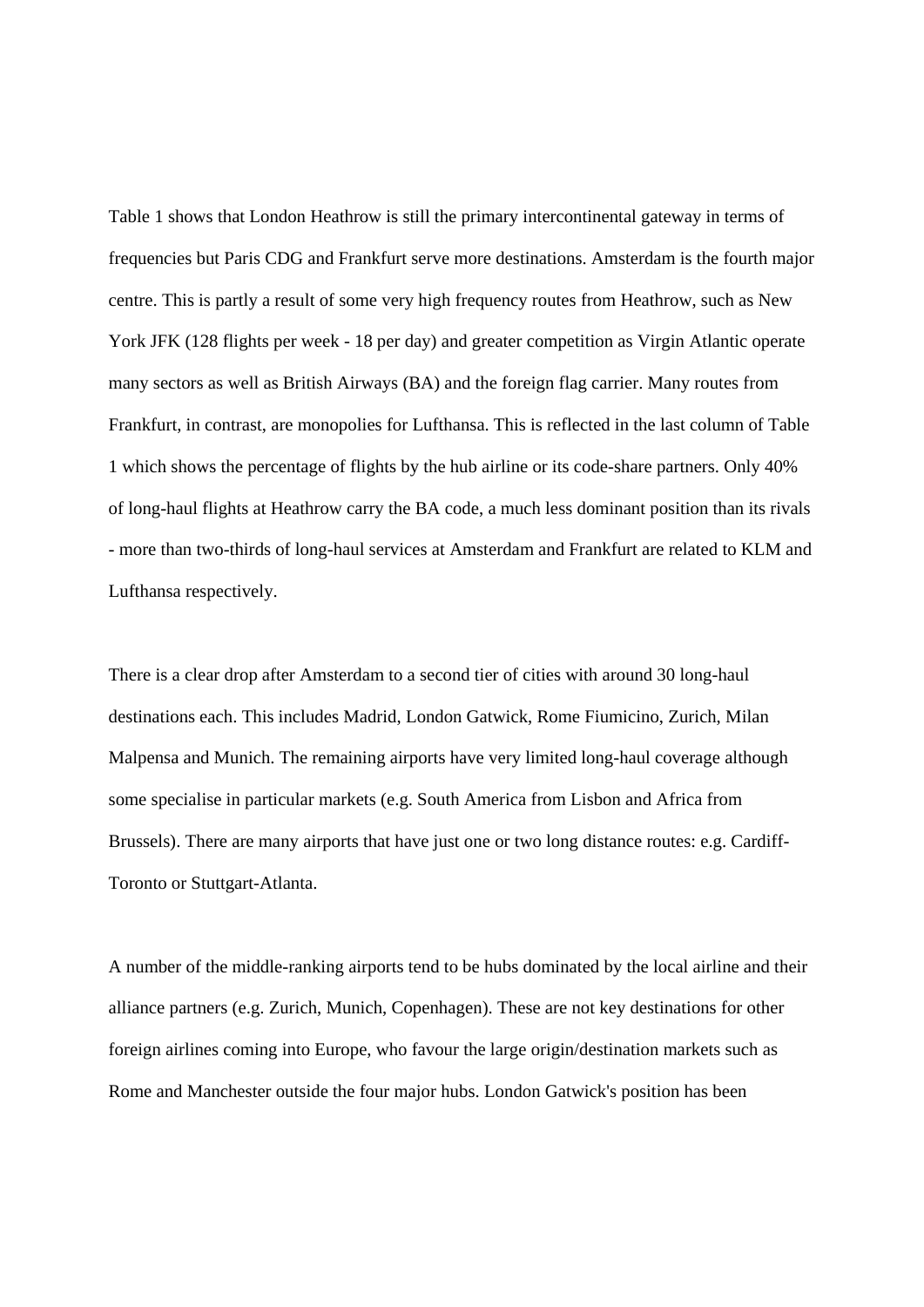artificially protected by the Bermuda II air services agreement which means many US routes (e.g. Dallas Fort Worth, Minneapolis) cannot operate from Heathrow. With 'open skies' approaching from 2008, a number of airlines are planning to move long-haul services to Heathrow (Noakes, 2008) and Gatwick is likely to be left with only a handful of leisure routes. Regional airports have lost links in recent years to boost the flow through the hubs and it is the largest markets that have shown the most growth (Sweetman, 2004, p.30). Services such as Bordeaux-New York and Hamburg-Atlanta have disappeared, although Continental and Delta are now adding more direct service again from New York, using 757s to small European cities such as Bristol and Venice.

 $=$  Table 1 about here $=$ 

Table 2 shows that three divisions can be identified from the league table of European long-haul hub airlines. The four big ones with more than 40 departures per day are Air France at Paris CDG, Lufthansa at Frankfurt, BA at London Heathrow and KLM at Amsterdam. The second group of mid-size players with 10-20 departures per day includes Iberia at Madrid, Alitalia at Milan Malpensa and Rome FCO, Swiss at Zurich, Lufthansa's second hub at Munich, TAP at Lisbon and Austrian at Vienna.

The major hubs have strengthened their position in recent years as previously important rivals such as Swiss, Alitalia and Sabena/SN Brussels have lost ground. BA has transferred Gatwick flights to Heathrow and Air France has switched Orly flights to CDG. Alderighi and Cento (2004) consider the different reactions of airlines to the down-turn in demand post 9/11.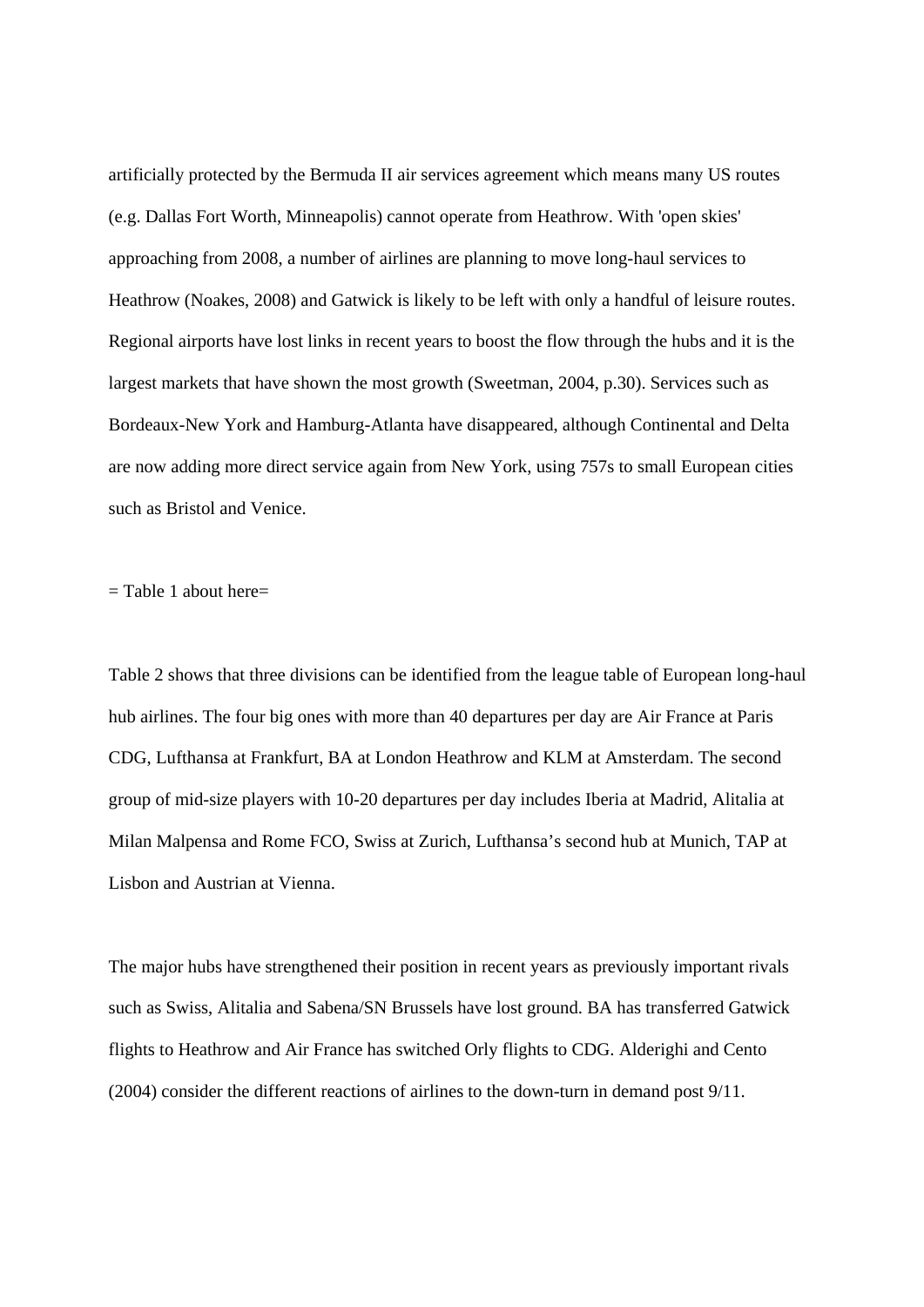$=$ Table 2 about here $=$ 

The mid-size players look to be the most exposed. Lufthansa's Munich hub is needed in the short term as an overflow to Frankfurt. Lufthansa also has an incentive to keep anyone else from developing the lucrative Munich market. Alitalia is making severe losses and has got into a messy split hub arrangement between Rome and the new Milan Malpensa airport. Restructuring will be necessary and this is likely to see an axe taken to many of these uncompetitive long-haul operations. Swissair used to be a major long-haul carrier. The problem for Swiss is that it is losing the critical mass required to stay in the game. Somewhat against the trend, Iberia and Austrian have both grown rapidly in the long-haul arena. Iberia has taken advantage of the new facilities at Madrid Airport and Spain's historic and linguistic links with Latin America to aim for dominance of this market from Europe (Buyck, 2004a). A strategy that seems to have been successful is Iberia pulling out altogether from the Far East where it was not very competitive and maintaining minimal services to Africa. The South Atlantic offers the potential of higher yields, especially to the dominant carrier and Iberia is now one of the most profitable European majors. Austrian's strategy is more difficult to fathom. It would appear that the airline has identified long-haul travel as a potentially profitable growth market and aimed to capture a larger slice. It has the advantage of an efficient hub but with Austria being a small origin/destination market it will inevitably suffer on yields as frequencies are no better than from the main hubs.

The airlines with few or no long-haul services have the opportunity to be niche players—Aer Lingus and LOT are good examples serving ethnic flows to North America—although others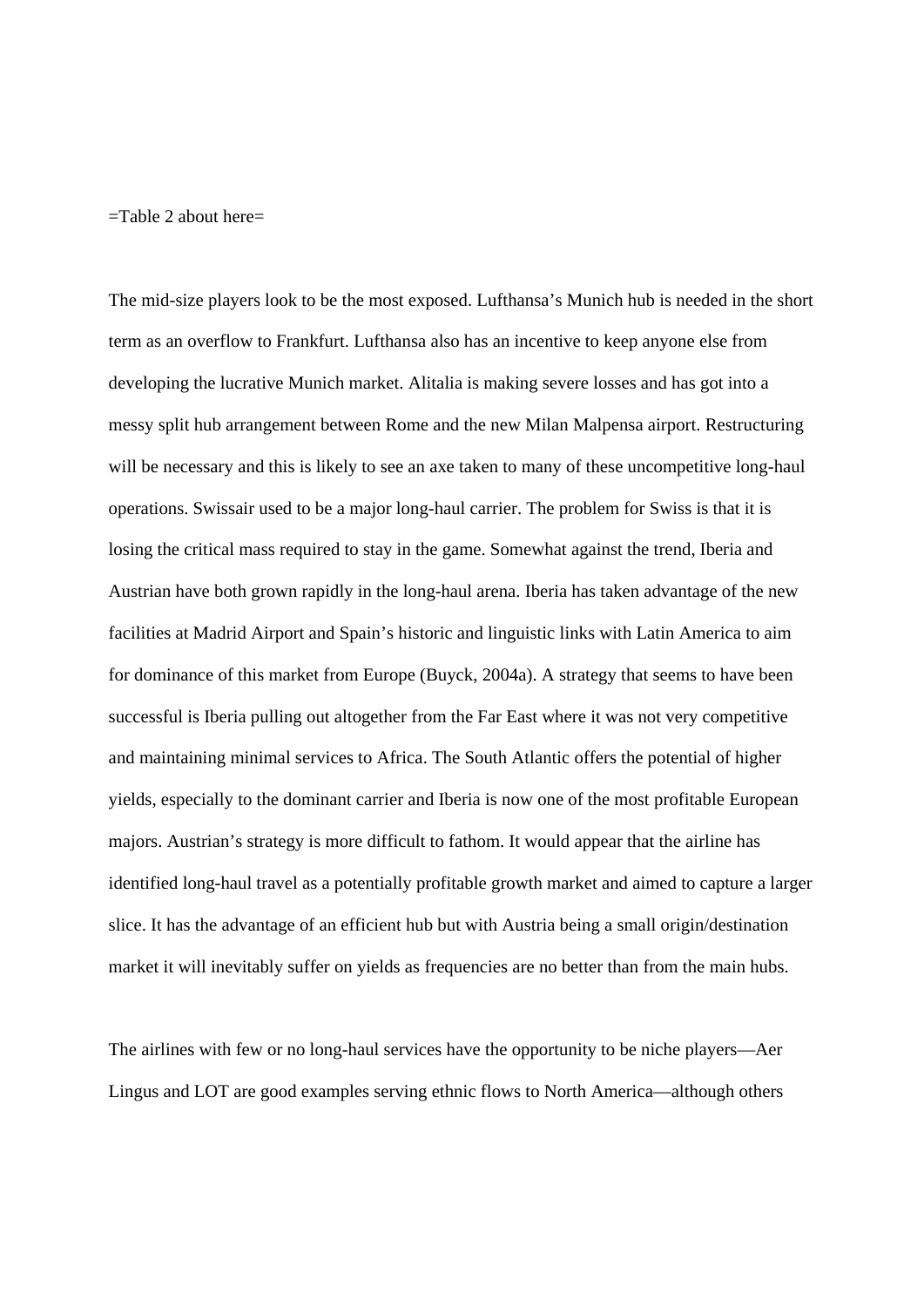such as Olympic and Malev may be better off exiting the long-haul sector altogether. SN Brussels may have the winning formula—not operating any long-haul routes of their own they wet-lease capacity from Birdy Airlines to maintain profitable links to Africa and retain a presence on the North Atlantic by code-sharing on flights of American. SN Brussels has returned to profitability as a drastically shrunken short-haul airline, in contrast to its erstwhile partner, Swiss, which is struggling in no-man's land.

Almost every European airline nowadays offers daily frequencies across their long-haul network. This is in marked contrast to 20 years ago when SAS flew 27 destinations with just 46 weekly frequencies. The major exceptions to this rule are SN Brussels with its African routes at subdaily frequencies and the medium sized carriers such as Swiss and Alitalia who have a number of routes at 4 or 5 times per week, maintaining breadth of coverage ahead of density. Alitalia often operates a combined daily service from Milan Malpensa and Rome but uses the alternate hubs on different days of the week.

Code-sharing has become a crucial tactic to maintain coverage at the network level while controlling capacity and competition at the route level. Table 2 shows that British Airways have very few long-haul code-shares operated by other airlines (a mere 5% of their total long-haul flights). This is partly down to regulatory constraints but also because BA's oneworld alliance is less closely integrated than its rivals. Lufthansa in contrast has a third of its long-haul services from Frankfurt and Munich operated by partner airlines. The smaller hubs (e.g., Copenhagen, Lisbon, Dublin) tend to be dominated by the local airline as operating carrier, although some of these flights are still code-shared with overseas carriers.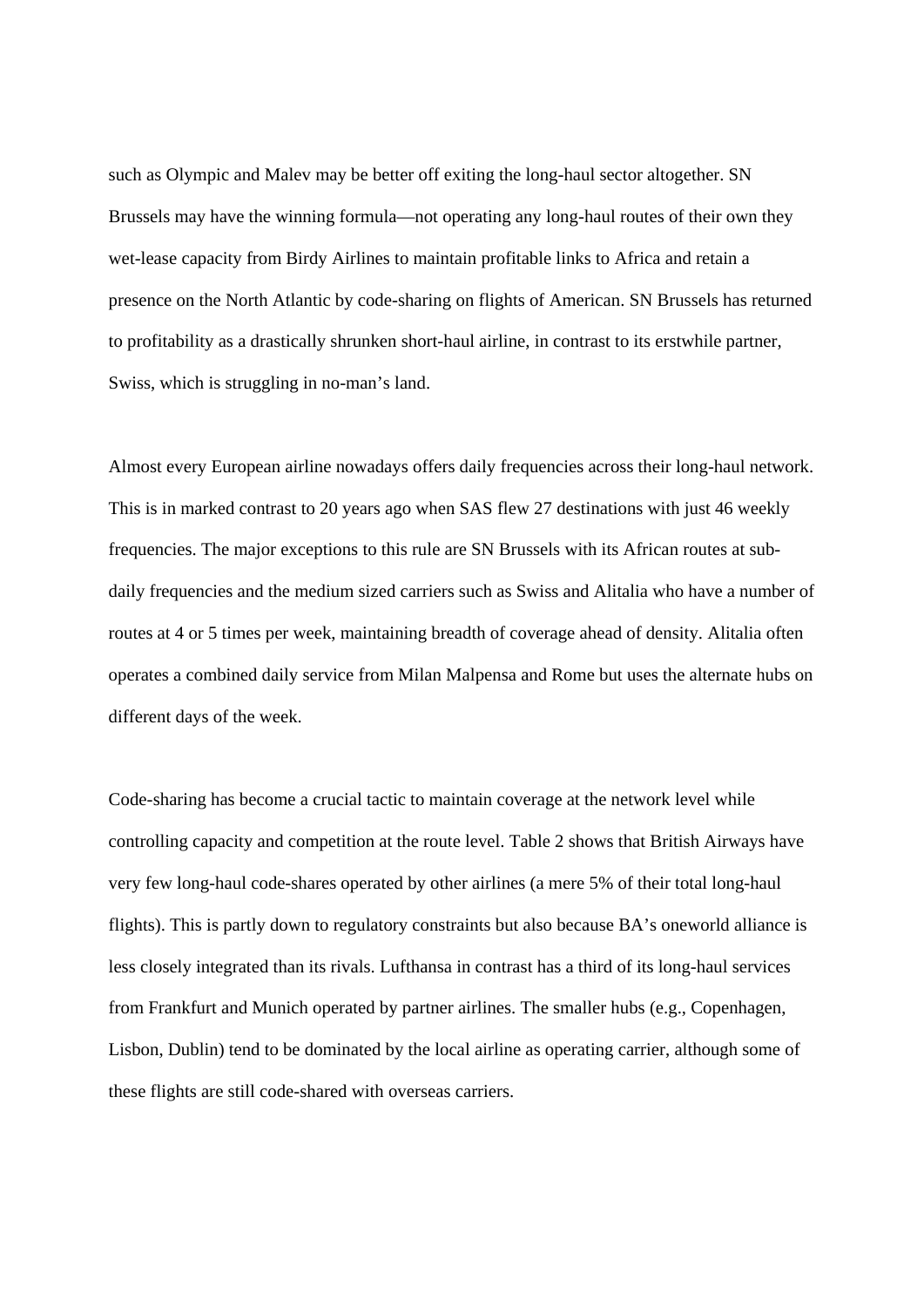Table 3 examines the long-haul passenger traffic of the European airlines (the last year the data was published in this format was 2002). Please note that these figures are for long-haul services only (not complete system traffic). The four largest carriers are once again immediately apparent. Virgin Atlantic is in fifth place, ahead of Iberia, Alitalia and Swiss. Overall, AEA airlines longhaul traffic fell by 5% from 2001 to 2002, several airlines recording major cutbacks (Alitalia, Swiss, Olympic, Icelandair and Spanair). The best growth figures were for SAS, Finnair and TAP. The airline bmi British Midland had newly entered the long-haul market with only two transatlantic routes. Load factors are healthy: an average of 79%. The problem however is that only 13% of these passengers were in the premium cabins (first and business class). Lufthansa stands out as having 20% premium traffic which should make a considerable difference to yields. There is some correlation between size of long-haul operation and proportion of premium traffic, suggesting that critical mass is necessary to attract the business passengers. The marginal players are mostly struggling to find 6 or 7% premium traffic. LOT Polish carry 97% of their passengers in economy class and bmi 96%—it is hardly worth the expense of offering business class at this level of take-up! Virgin Atlantic is much weaker on premium traffic than BA, suggesting scale of network is important. Some of the smaller airlines partially compensate with higher load factors: 87% on CSA, 86% on SAS and LOT Polish. BA's load factor is a relatively poor 75%. This may reflect higher yields and/or less use of hub feeder traffic to fill the aircraft.

=Table 3 about here=

#### **RANGE OF SERVICES**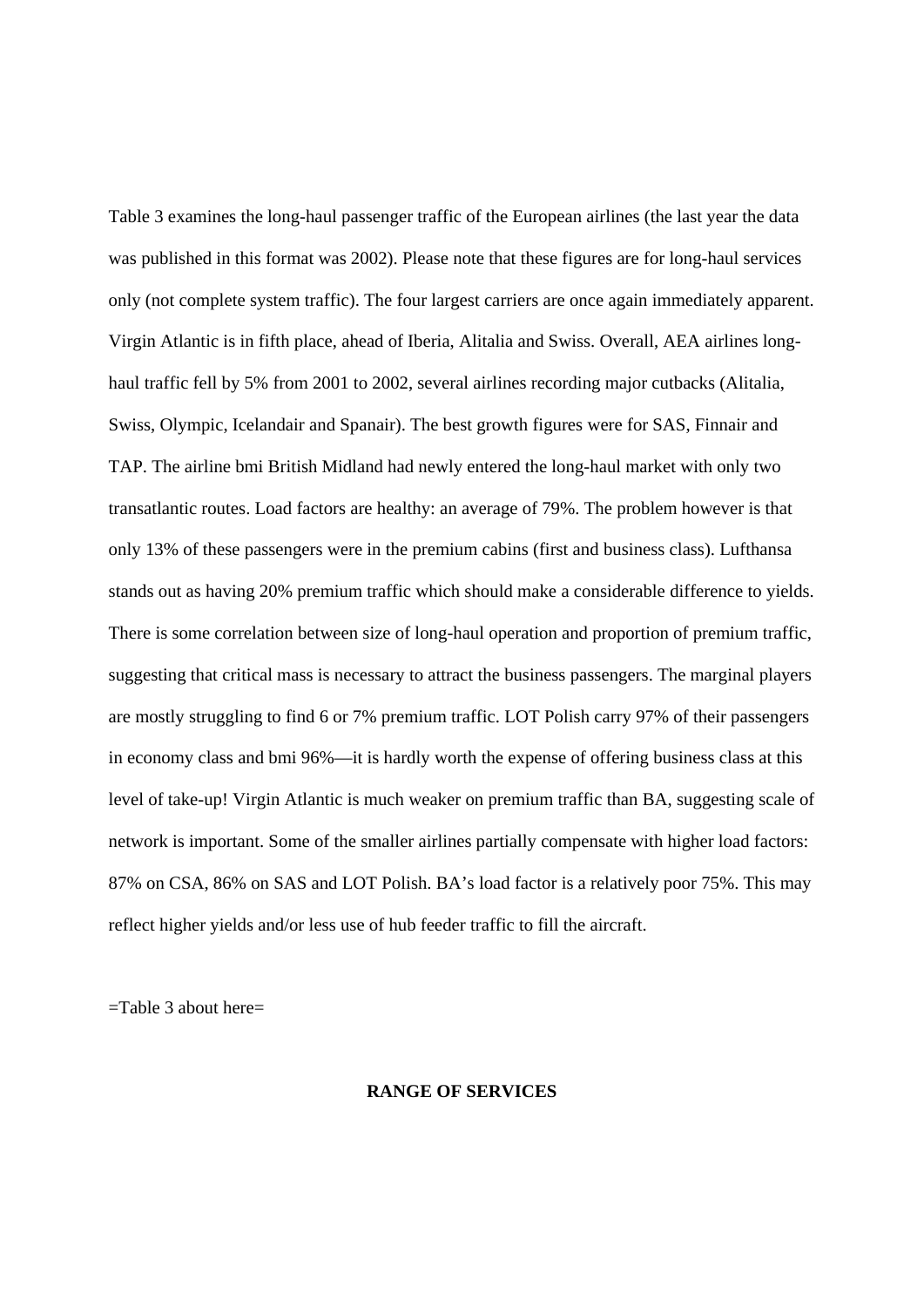5225 long-haul flights were identified departing from Europe during the first week of July 2004. This amounts to some 750 services per day, a formidable level of activity! Table 4 shows that 60% of these flights are accounted for by the top 20 destinations with the other 40% being spread over 158 points. The continued dominance of the North Atlantic is reflected in that 13 of the top 20 are in the USA or Canada. Bangkok and Tokyo are the most important otherwise. In the US market, there is a large fluid demand that can shift around between hubs depending on the supply of air services. The rest of the world tends to show more stable long-term trends.

#### $=$ Table 4 about here $=$

Comparing with a study of the North Atlantic ten years ago (Dennis, 1994), it can be seen that the traditional gateways (major cities on the east and west coast such as Boston, Los Angeles and Miami) have lost ground while the beneficiaries have been hub airports near the east coast (Newark, Atlanta, Washington Dulles and Philadelphia) –Table 5. Newark's expansion has come largely at the expense of JFK as both can serve the large local market in New York but Newark offers the better onward connections. This has not been enough to displace JFK from first position however, although the gap has narrowed considerably. Twenty years ago, more than half the total Europe-US traffic passed through New York JFK although this airport mirrored the decline of Pan Am and TWA before the latest round of re-organisation. The larger European airlines serve both Newark and JFK at least daily. The US carriers have polarised: American and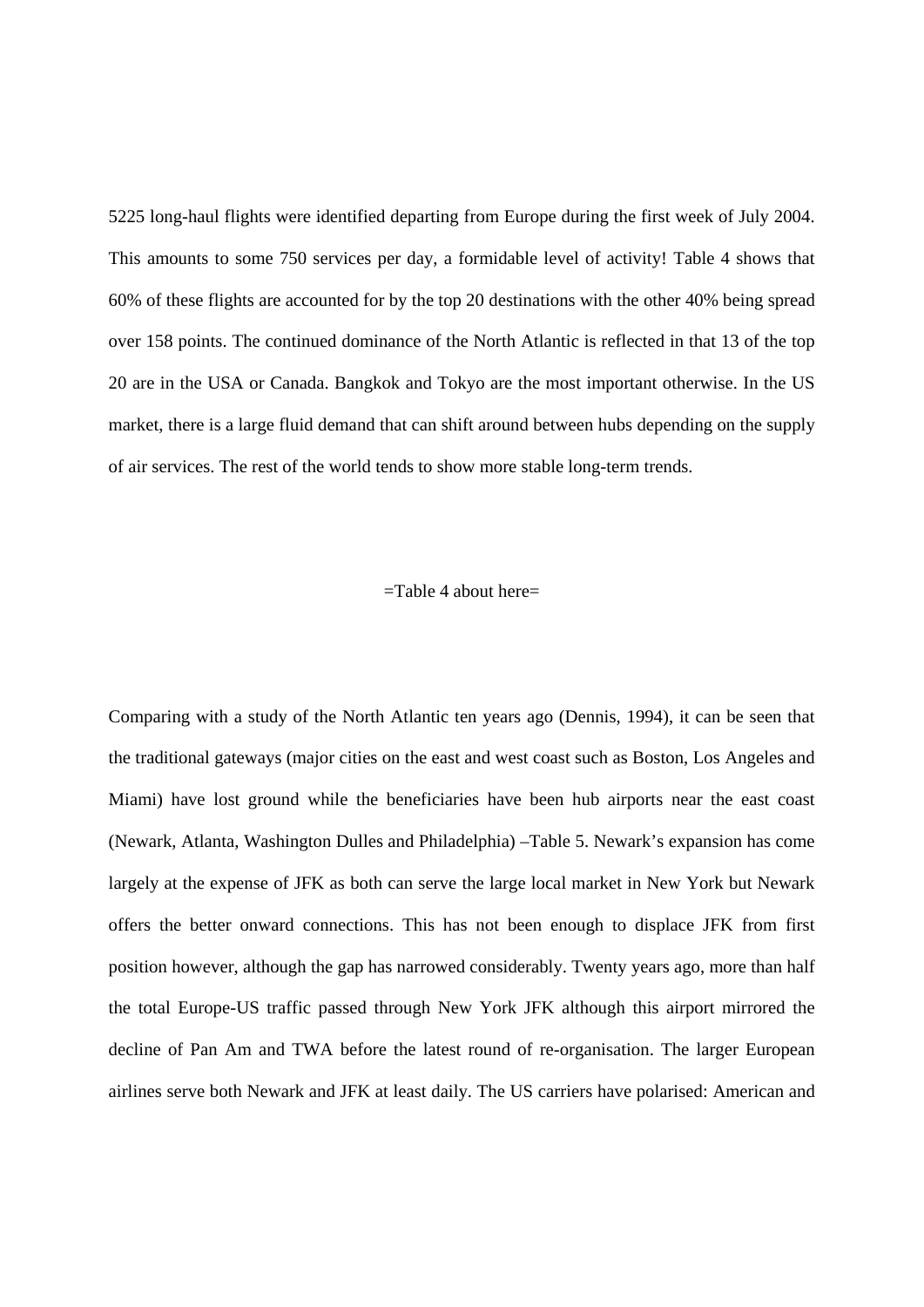Delta from JFK (United having now more or less given up on this market); Continental from Newark. The smaller European airlines have several strategies: moved entirely to Newark (e.g. SAS, TAP), remaining at JFK (e.g. Aer Lingus, Austrian) and a muddled operation (e.g. LOT whose flight goes to different New York airports depending on the day of the week!). Domestic connections are more limited at JFK with non-aligned low-cost start-up Jet Blue being the major operator.

#### $=$ Table 5 about here $=$

The four major European long-haul operators (BA, Air France, Lufthansa and KLM) serve all 10 destinations in the above list, with the exception only of Philadelphia (no KLM) and Detroit (no Air France). A medium sized European airline such as Swiss or Alitalia will serve most of the top 10 destinations. The smaller European flag carriers typically serve New York and one or two others chosen for their geography, ethnic links, alliance partnership or competitive position. In Canada, Toronto is in the networks of all the major airlines and Montreal is a favourite of the smaller ones (e.g. Olympic, Austrian, CSA) perhaps due to its importance as an international centre.

#### **Impact of Alliances**

Alliance development has rationalised long-haul networks in favour of more frequencies and capacity on sectors between key alliance hubs in different regions of the world while eliminating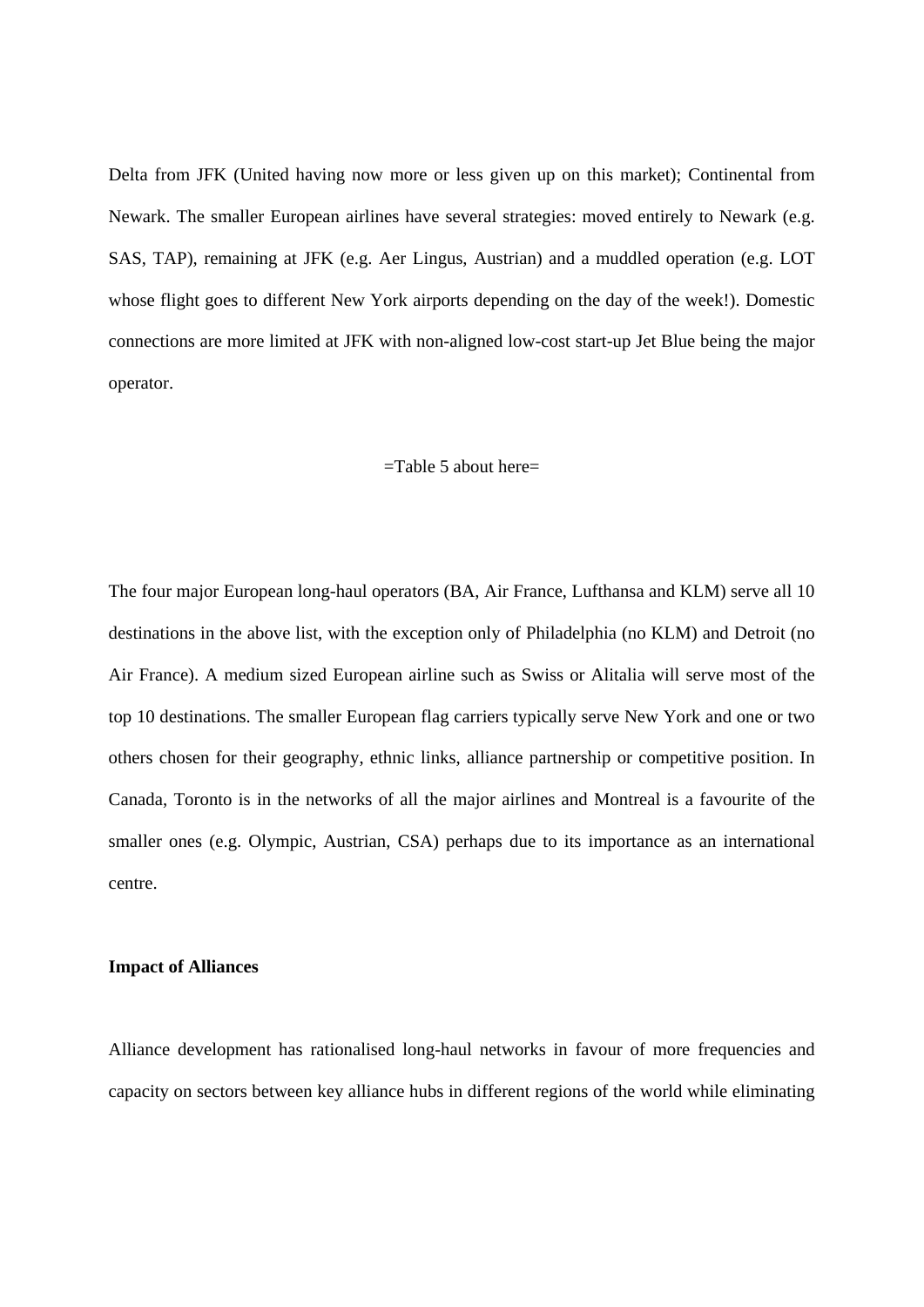thin routes served at low frequency or with multiple stops. These are instead offered via a hub connection, which typically provides better journey times and frequencies while losing the convenience of a through plane service. The European major airlines have all adopted this pattern of service. There are however two major exceptions to this rule. The first is where cargo traffic is important – this does not require the daily frequency sought by business passengers and airlines such as KLM maintain some low frequency operations with Boeing 747s to meet the need of this market (e.g. Amsterdam-Paramaribo in Suriname). The second is services geared around 'visiting friends and relatives' traffic, typically to locations with specific ethnic links. For example, regional airports in the UK to Canada by Air Transat. PIA fly a large number of European cities at low frequency from Islamabad, Lahore and Karachi. In some cases PIA is the only long-haul service (e.g. Oslo). There are also routes oriented around the holiday market that would have formerly operated as charters. These particularly focus on the Caribbean and Florida.

An example of alliance concentration is that KLM and Northwest have dropped services such as Detroit-Milan, Minneapolis-Frankfurt and Amsterdam-Orlando in favour of forcing more people onto the trunk hub-hub corridor from Amsterdam-Detroit. Morrish and Hamilton (2002) found that alliances improve load factors and productivity but most of this is fed back to the consumer through fare reductions – as long as the market remains competitive.

There is a belief in the industry – or at least in the financial markets! – that there are too many international airlines and what is needed to restore the industry to health is a rash of mergers followed by drastic rationalisation. This is a somewhat simplistic analysis as the track-record of airline mergers has been very variable. Some, such as USAir-Piedmont have actually served to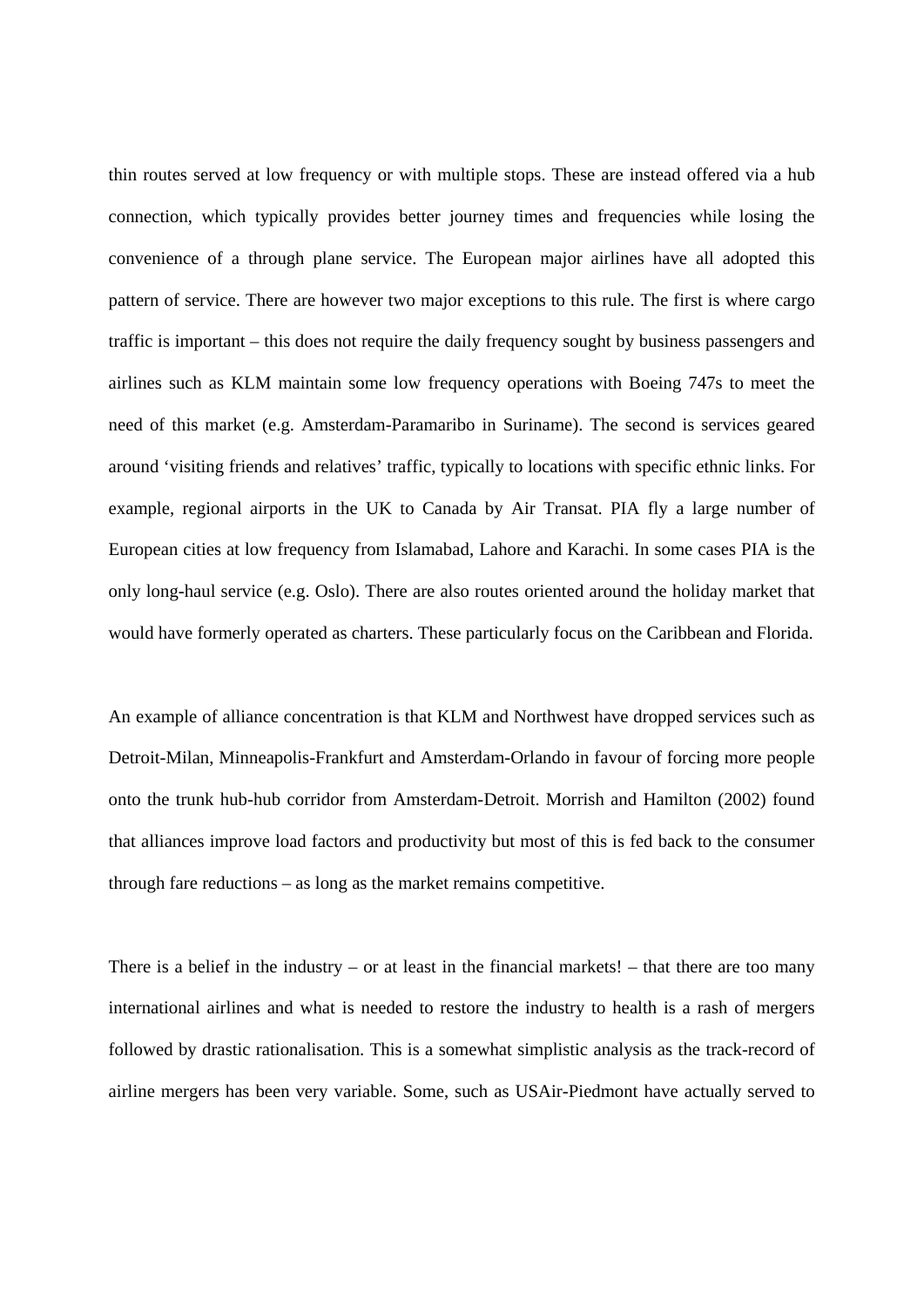destroy two perfectly viable airlines! After many years of failed attempts at international mergers (SAS-British Caledonian, Alcazar, BA-KLM-Sabena, Air France-Sabena, Swissair-Sabena, BA-KLM, KLM-Alitalia…) the first big move in Europe came with Air France and KLM merging under one holding company in 2004. The repercussions of this will be felt widely. In one swoop, four potential global alliances have been reduced to three (Buyck, 2004b). Europe's two major hubs with spare capacity are now under the same control. The expectation in some quarters was that Air France would effectively close KLM down (despite short term commitments to maintain both hub networks). However, who would be the beneficiaries of this? At least part of the spoils would go to BA and Lufthansa. There is still a shortage of hub capacity in northern Europe. Analysis by Veldhuis (2004) suggests that Amsterdam may be the more defendable location than Paris, precisely because it is a smaller origin/destination market. It is quite likely that Air France and KLM will continue their separate lines of development – in which case why merge at all as the limited synergies could be realised through a much looser alliance agreement? Certainly, BA has looked at other airlines which offer some complementarity (including Swiss) and walked away.

Where the alliance impact has been more severely felt is at the junior partners' base airports. Whereas KLM is large enough to hold its own against Air France, SAS has fallen away as a long-haul operator in favour of feeding Lufthansa. Alitalia could see a similar relationship develop with Air France while Eastern European airlines are being rapidly signed up for alliance membership before they obtain any serious long-haul aspirations!

#### **Changes in Traffic and Yields**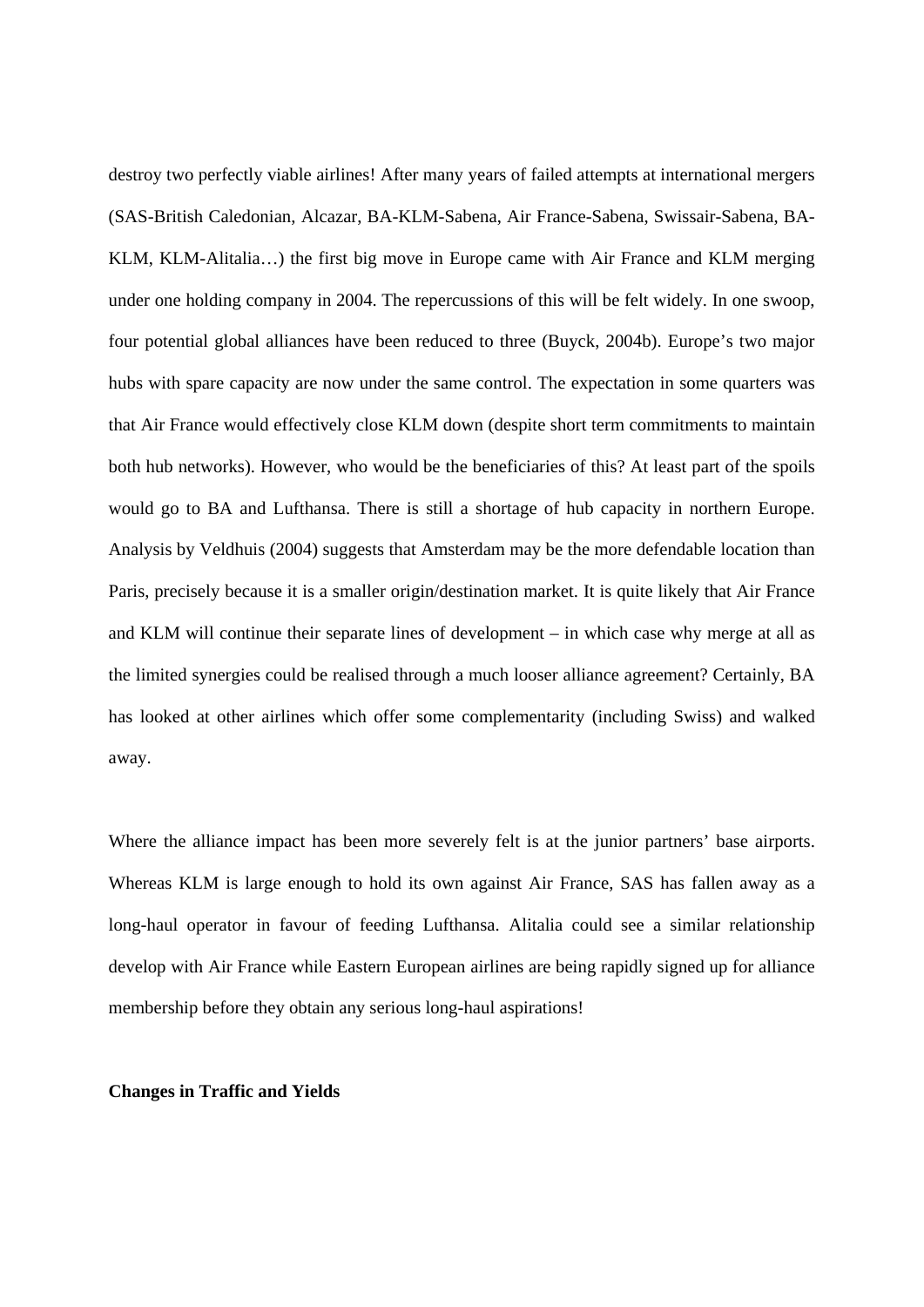Table 6 shows the development in total long-haul passenger traffic of the AEA airlines, load factors and passenger yields in real terms (after adjusting for exchange rate fluctuations and inflation). These are not perfectly comparable as AEA membership and reporting has varied over this time period. They do however enable some broad trends to be identified. Long-haul traffic has doubled in the last ten years, a very significant growth despite the current doldrums. Load factors have improved by 10 percentage points: we are all travelling in more crowded planes! Whereas in 1991, 1 out of 3 seats was empty it is now only 1 out of 5. This can possibly still creep a little higher but the realistic maximum for a year-round scheduled operation, with availability of seats on demand (albeit at a price!) is probably around 85%. The average cost of long-haul travel to the passenger has fallen by about 30% since 1991. This overall trend conceals an increase in yields in 2000 and 2001, which has collapsed in the last two years. The strategy seems to be 'pile it high and sell it cheap'! It is only in August 2004 that fare increases (other than fuel surcharges) are being mooted once again. KLM claimed that higher demand and strong forward bookings meant it could raise prices from Tuesday August 17th by between 1% and 3% (Milner, 2004) - the first substantive increase since September 11th 2001!

=Table 6 about here=

**Growth Forecasts**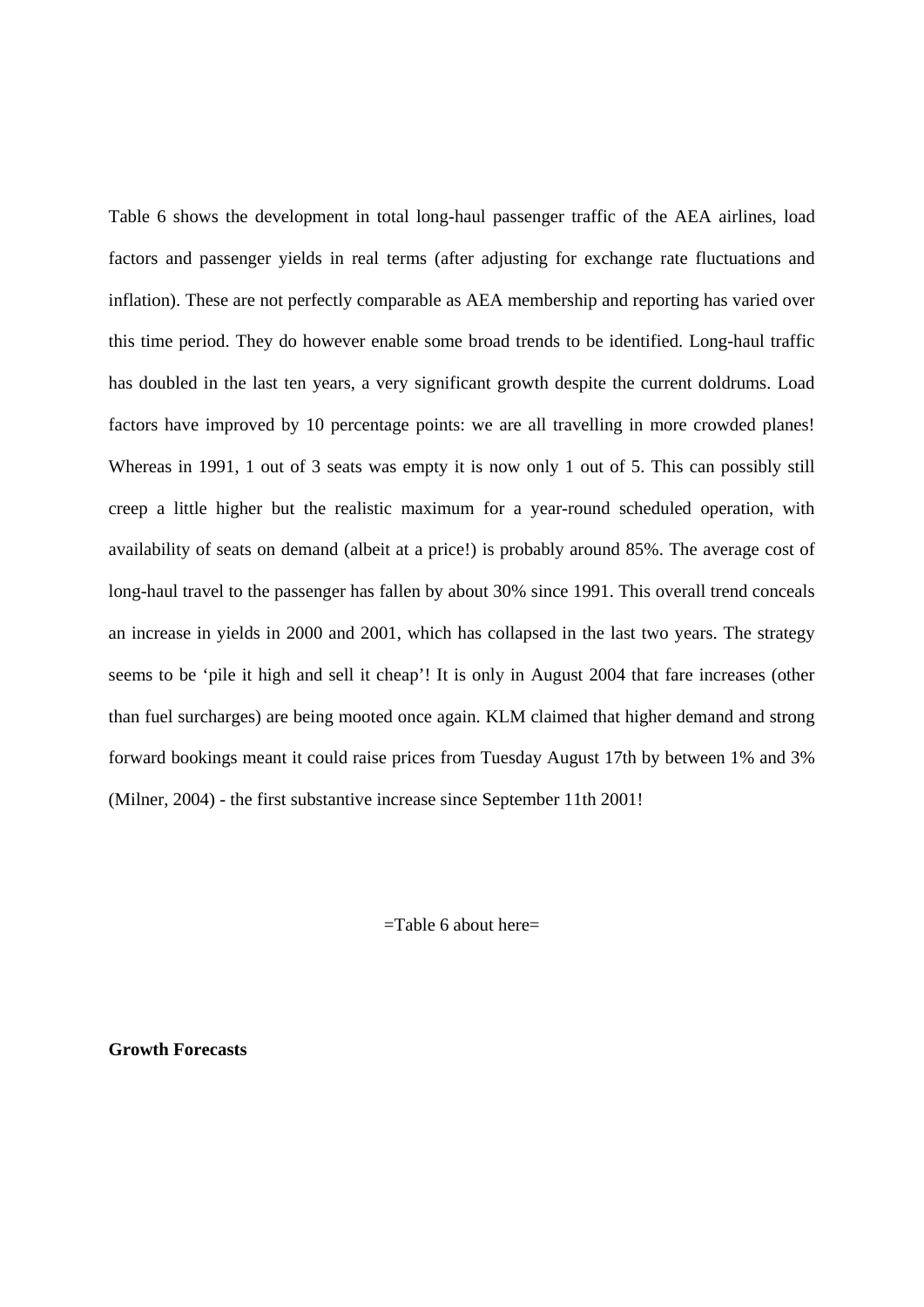Table 7 shows that Europe-North America is by far the dominant long-haul market from Europe at the current time, accounting for almost half the total passenger kilometres in 2003. Europe-Africa is in second place overall although these other parts of the world show considerable variation by European market: Africa is very important from France, for example, Southwest Asia from the UK, Central and South America from Spain. Southeast Asia and Northeast Asia traffic is fairly evenly distributed.

Looking ahead to 2023, the growth rates are expected to be higher in some of the other markets than the North Atlantic but the differentials are not sufficient to change the ordering by much. Most long-haul markets are forecast by Boeing to grow at 5-6% per annum with the highest growth in Europe-China (7.4%) and the lowest in Europe-Central America (4.6%).

#### $=$ Table 7 about here $=$

#### **AIRCRAFT SIZE AND TYPE DEVELOPMENTS**

The Boeing 747 (with around 400 seats) dominated long-haul operations in the 1970s and 1980s. In 1985, 62% of North Atlantic services were flown with the 747 and its market share was even higher in Europe-Asia (Dennis, 1994). The advent of the first long-range twin jets such as the Boeing 767 led to frequency being substituted for capacity on the more competitive passenger markets such as the North Atlantic. Where bilateral restrictions limited frequency, airport slots were in short supply or there was substantial cargo traffic, the Boeing 747 remained dominant however. Some airlines (e.g., KLM, Air France, Lufthansa) operate Combi 747s which reduce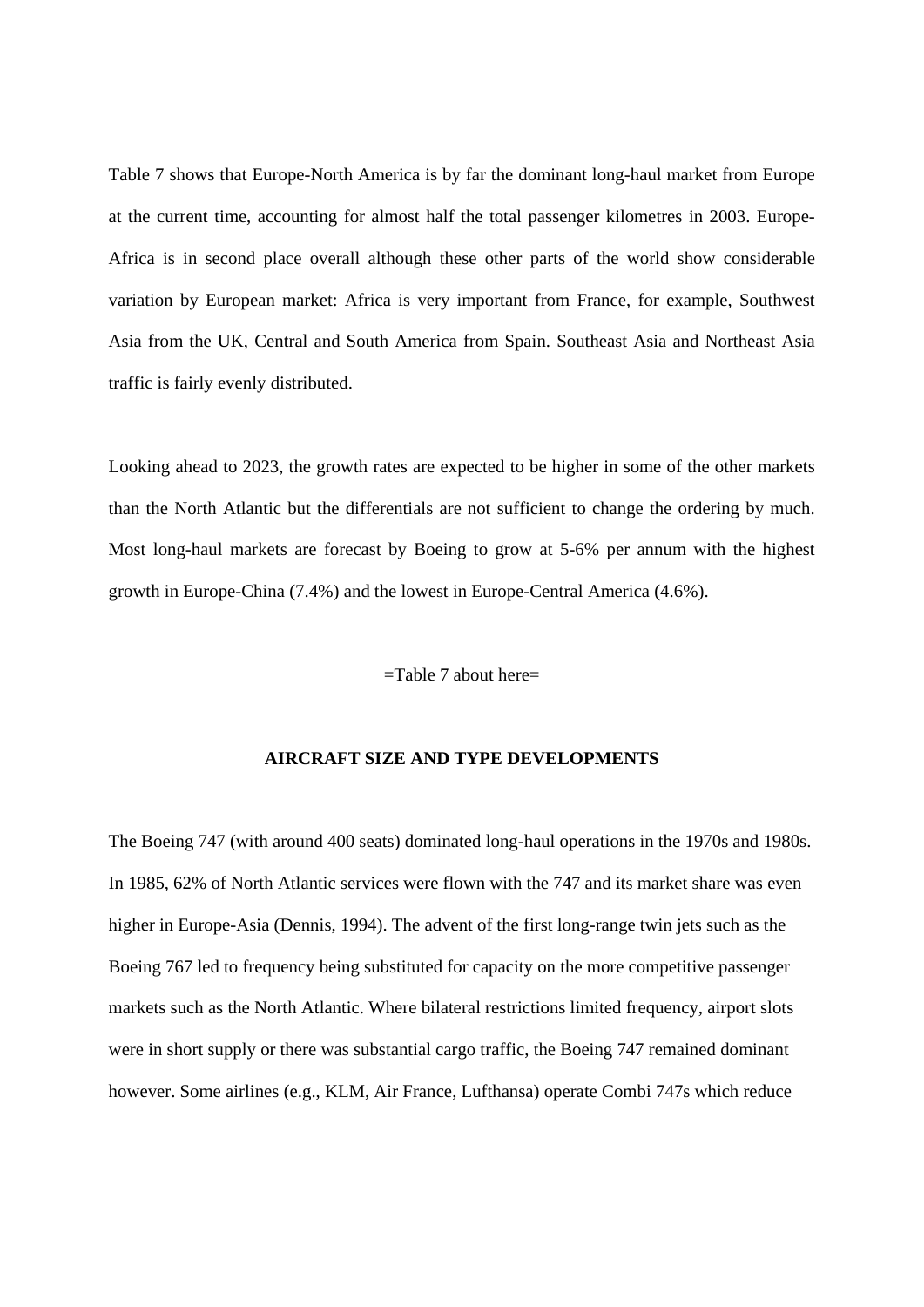passenger capacity to 250 seats with main deck cargo space. KLM reconfigures some of these aircraft for the summer season when passenger demand is stronger (freight demand is counterseasonal, peaking in November-December).

In the last five years, the new generation of long-haul aircraft—Boeing 777, Airbus A330 and A340—have acquired an increasing role. They have almost eliminated the remaining tri-jets (L1011, DC10 and MD11) on a one-for-one basis as all fall within the 250-300 seat bracket. In a few cases they have been used to upgrade services developed with the 767 or A310 as demand grows. They have also perhaps more surprisingly been used as 747 replacements (e.g., by British Airways who has raided slots at Heathrow from short-haul services and by buying on the grey market), enabling further frequency increases. Table 8 shows the long-haul fleets of the European major airlines and some contrasting carriers from other parts of the world.

US carriers have almost abandoned the 747 although Asian operators such as JAL, Singapore, Air India and Cathay Pacific are still wedded to the type. In Europe the large majors plus Virgin Atlantic continue with some 747s, while the smaller long-haul operators generally favour lower capacity aircraft.

#### =Table 8 about here=

Table 9 takes the example of the London-New York route. In 1990, the 747 operated more than three in four services (excluding Concorde). By 2004, the 777 has become the most prolific type, although BA and Virgin Atlantic are still dominated by 747s.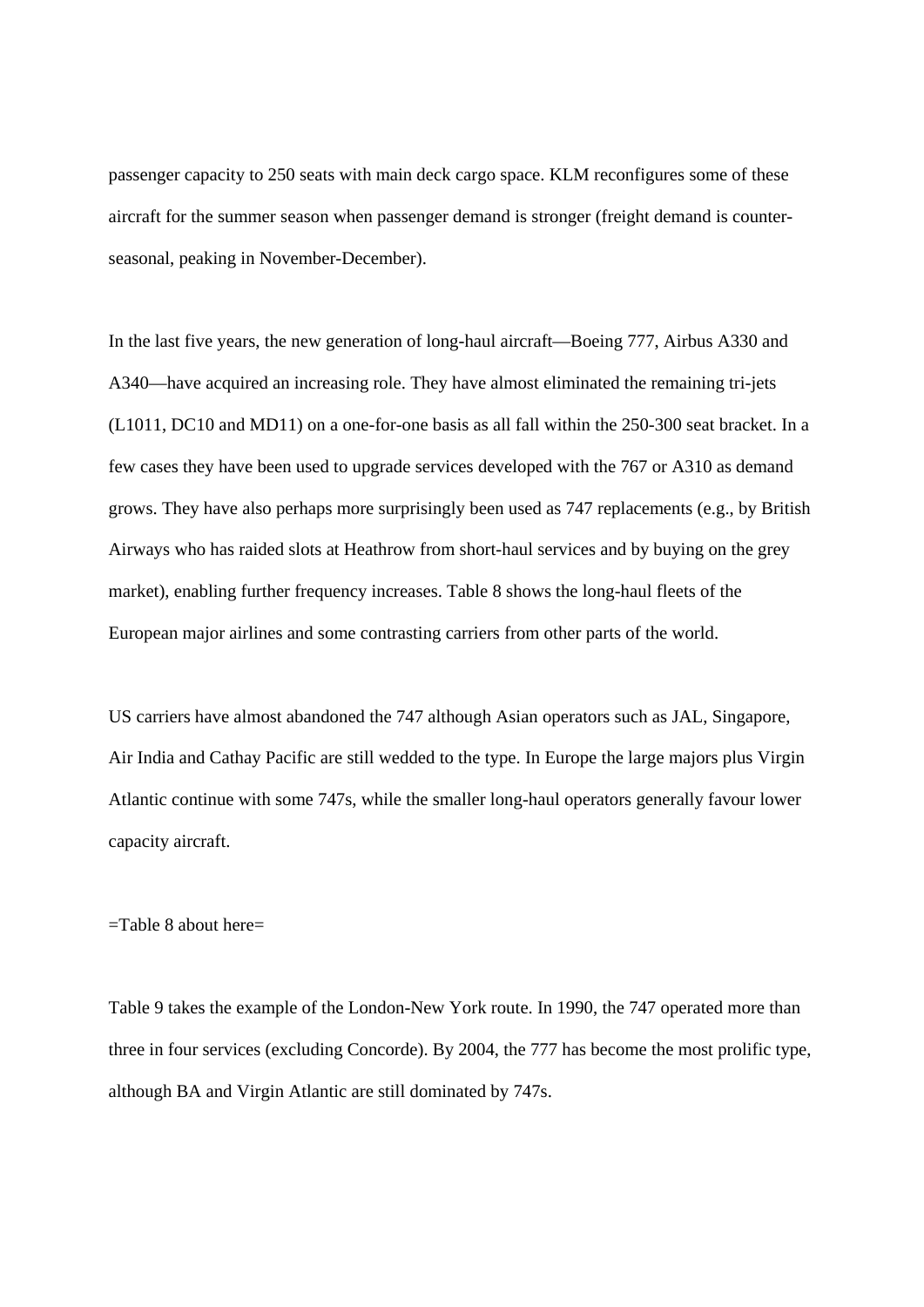The latest development is the use of narrow-bodied aircraft such as the Boeing 757 to maintain frequency on thin intercontinental routes up to about 4200 miles. This is the first time since the days of the Boeing 707 that a 150 seat aircraft has been operated long-haul on a significant scale. A number of airlines found their 757s to be too large for the short-haul market after low-cost carriers had eaten into the traffic base. The Boeing 757 had been used in the past by charter operators on the North Atlantic and it is the US airlines who have adopted it most enthusiastically today. Many of Continental's new services depend upon 757s (e.g., Newark-Edinburgh, Cleveland-Gatwick). Newark-Gatwick has been increased from two daily flights to three but one 777 has been replaced with two 757s; it appears from a cursory look at pricing that Continental is able to reduce availability of the lowest yielding fares on the smaller aircraft. American has started Boston-Manchester with a 757 and Iberia uses it on routes from Europe to Africa such as Madrid-Lagos. The downside of the aircraft is that it has only a single aisle with 3 seats either side. This creates a rather cramped impression and makes it more difficult for passengers to move around the cabin.

#### =Table 9 about here=

A niche has also been carved out for small narrow-body aircraft such as the A319 and Boeing Business Jet—a long-range derivative of the 737 (Aviation Strategy, 2003). Lufthansa converted non-hub services from Dusseldorf to Chicago and Newark and have since added Munich to Newark. The rationale for Lufthansa is that it can capture the premium market and encourage some passengers to trade up from economy to business class if it is the only direct flight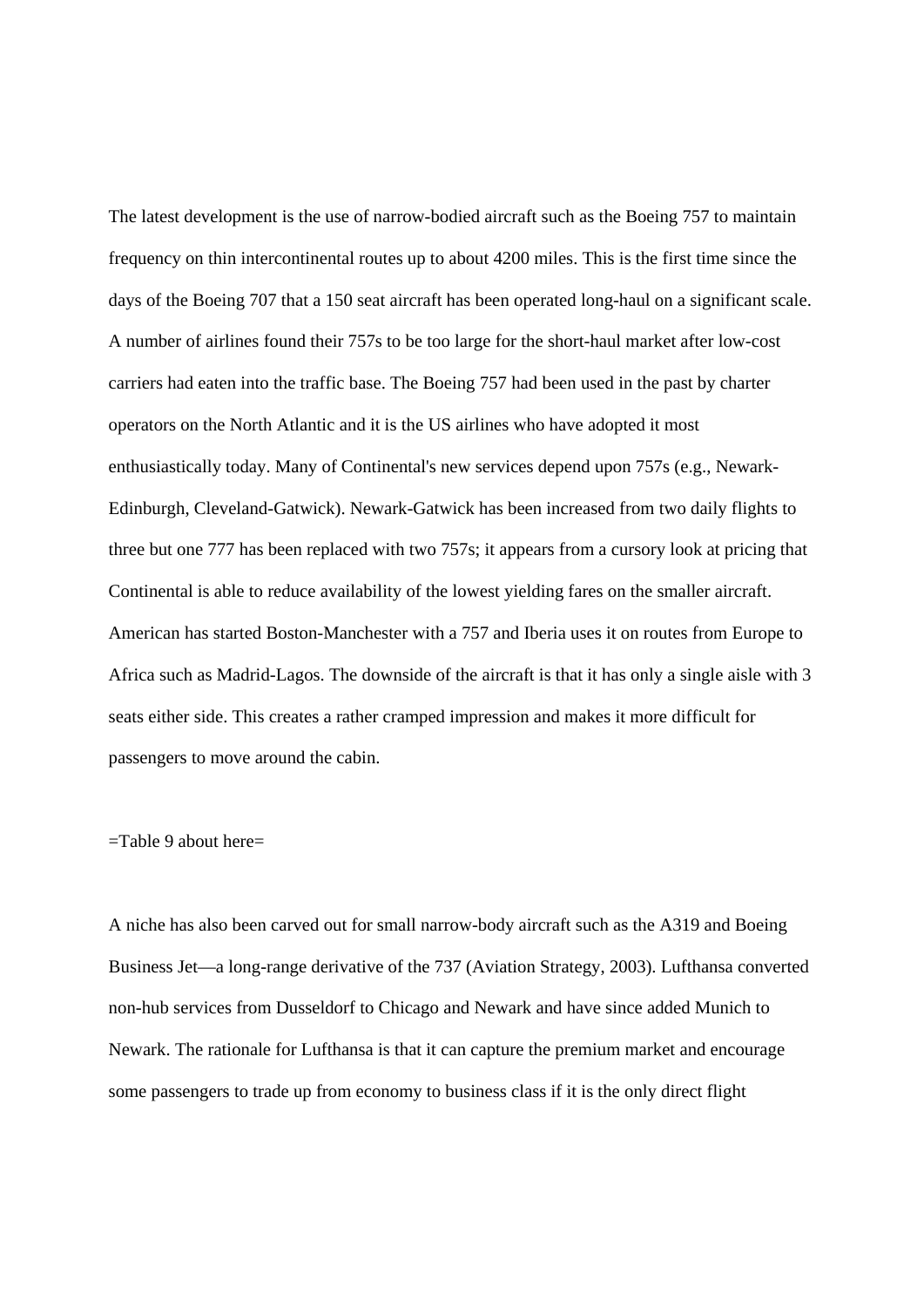available. The lower yielding economy passengers will have to travel one-stop and some of these may be lost to rival hubs such as Amsterdam - but this traffic is of little value. Air France have adopted a different strategy, using A319-100ERs to add new business class only services to their Paris CDG hub. These feature obscure destinations (e.g. Pointe Noire in the Congo and Tashkent in Uzbekistan) where there is a market in the oil or construction industries willing to pay a substantial premium for a convenient and reliable flight. It is necessary to garner passengers from all over Europe to produce a sufficient load, hence the importance of feeder traffic from the Air France network at CDG. The airline bmi British Midland has expressed an interest in operating long-haul services from Manchester using an A319LR (Kingsley Jones, 2004). This envisages a conventional two-class cabin, as there is insufficient premium traffic on these regional routes.

Airbus and Boeing have divergent views on the future development of the long-haul market. Airbus believes economies of density will be most important and coupled with airline alliances this will reinforce the major hubs. Hence the need for the A380, especially as these airports become progressively more slot constrained (Sweetman, 2004). Boeing believe that frequency and dispersion will be the key drivers with more new non-stop services, hence the demand for the Boeing 787 (Pilling, 2004). It is important to note however that many of the new routes the 787 is likely to be used on will still involve a major hub at one end or the other. There is much less scope for pure point-to-point flying in the long-haul arena. Boeing's approach partly reflects the US perspective - where frequency is king, cargo is less important and few airports have capacity constraints versus the European or Asian situation. Boeing was probably also anxious not to lose its large 767 customer base to the mid-range Airbus models although in practice the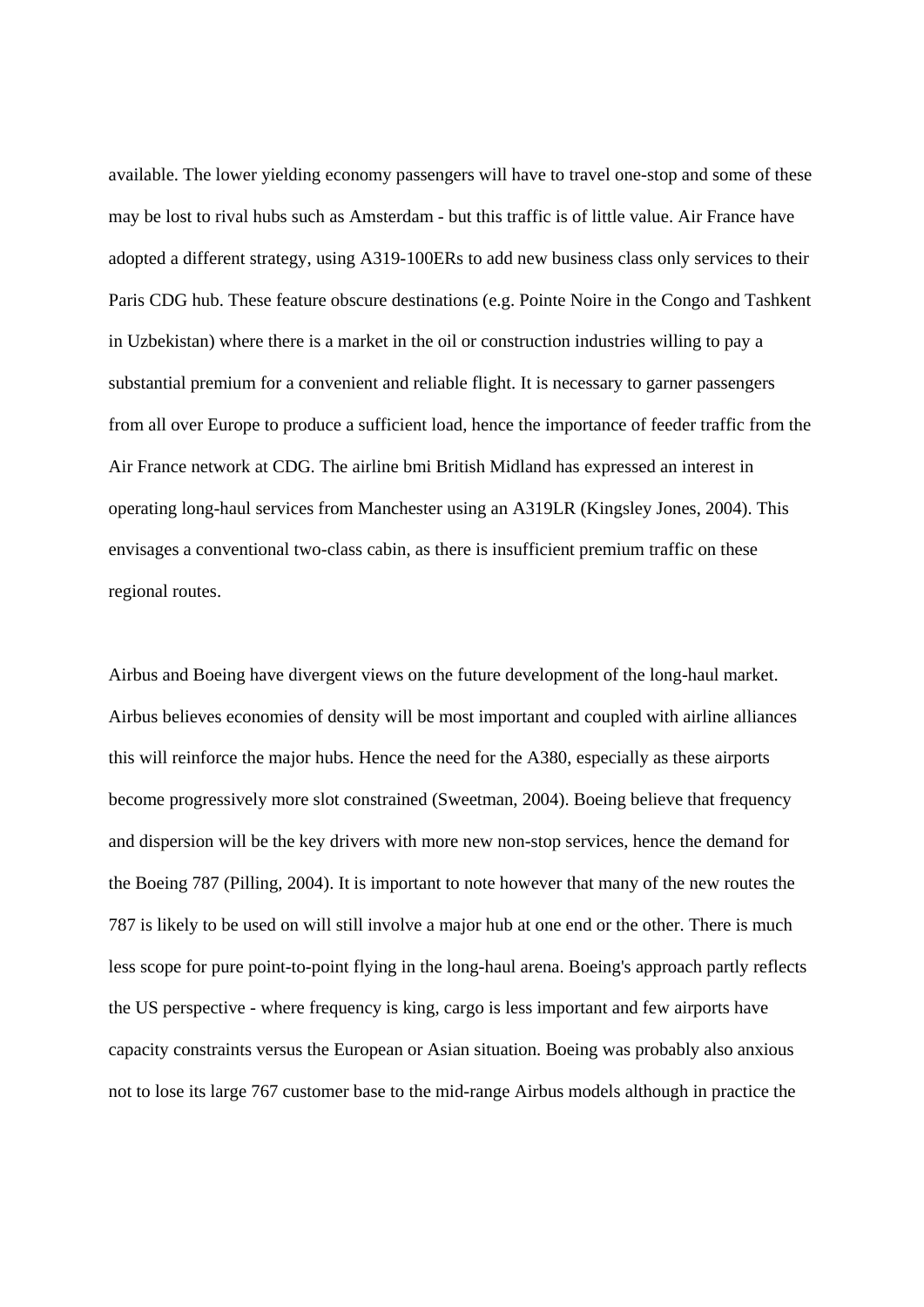787 has attracted orders from a much wider background.

There has been less take-up than expected for ultra long-haul non-stop services that have become possible with new generation aircraft such as the A340-500 (Thomas, 2005a). Most of the potential markets are between Asia and North America. Thai International has withdrawn some routes after only a few months, claiming that high fuel prices made them unviable (as they carry a weight penalty in the quantity of fuel as well as the need for extra crew). From Europe it is only Chile (from Northern Europe) and Australasia that were beyond the reach of conventional aircraft. London-Perth non-stop becomes possible with the A340-500 (Flanagan, 2004). A high volume of business passengers appears critical to support the higher cost levels of these services, which is why Singapore Airlines has adopted a low-density layout with large numbers of premium seats. Passengers are also likely to be less enthusiastic about being cooped up in an economy class seat for 16 hours at a stretch.

The A380 presence is likely to be greatest on routes between Asia and Europe as these are already the preserve of the Boeing 747. Slot constraints and strong traffic levels at London Heathrow mean that most of the Asian and Middle Eastern operators will fly the new aircraft here, while there are a number of services where two smaller aircraft of the same airline, scheduled in close proximity due to time window limitations, could be combined onto one A380. Emirates has more than 40 A380s on order which suggests that Dubai is going to become a much larger hub (Pinkham, 2003) and this will cause anxiety to every other airline flying between Europe and the Far East.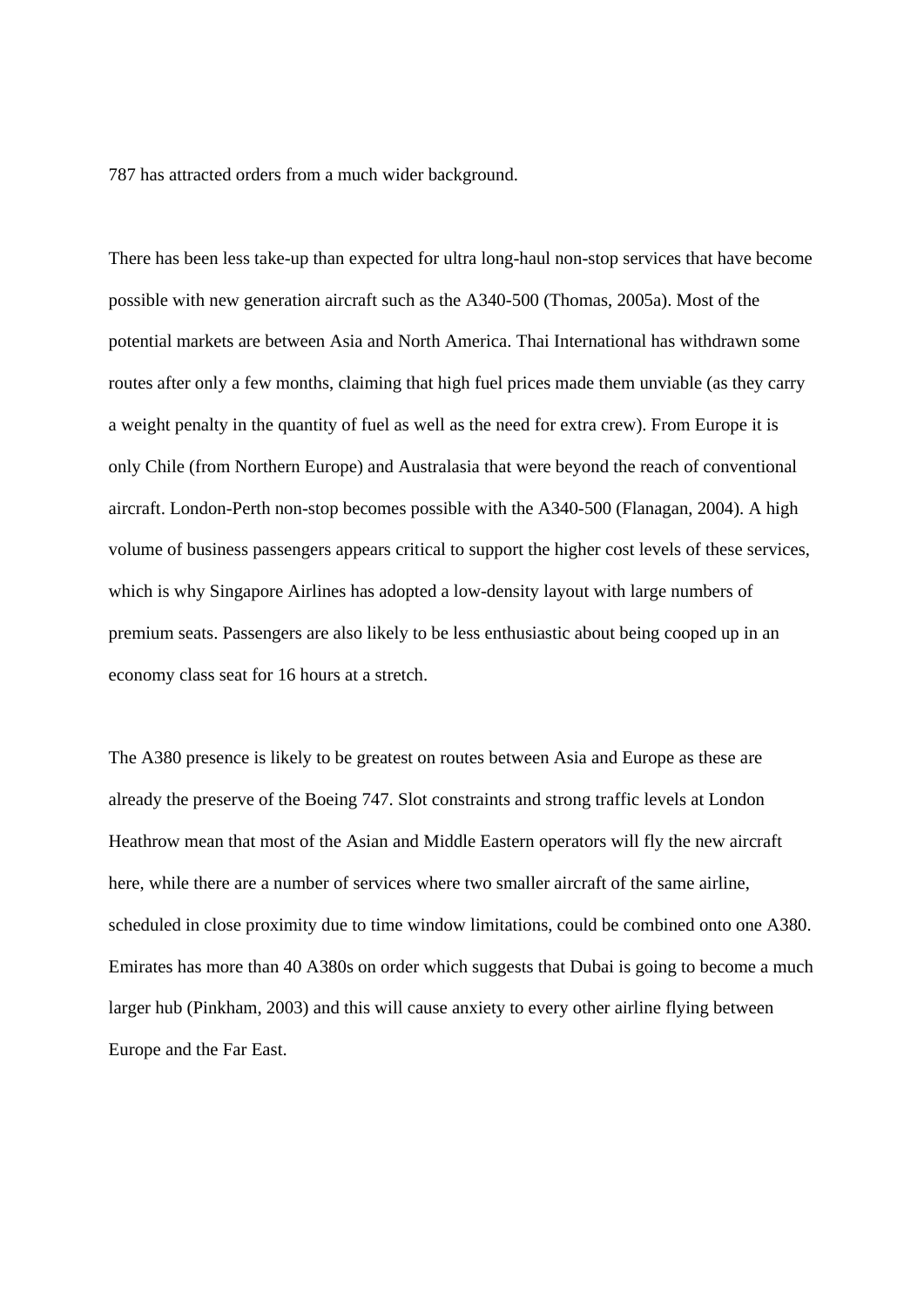The North Atlantic has few Boeing 747s in service at the moment and hence is likely to be a lower priority candidate for A380s but Lufthansa and Air France may use them on hub to hub routes within their respective alliances (e.g. Frankfurt-Chicago). There could be some fifth freedom services by carriers such as Singapore Airlines. Airbus forecast that there will be 96 A380 aircraft operating to or from London Heathrow by 2019, making it the second busiest A380 node after Tokyo Narita (Murray, 2000) - even though British Airways has not so far ordered the aircraft.

#### **Cabin Services**

The on-board product offered on long-haul routes has tended to move in circles. For many years in the regulated days of air transport up to around 1980, there were two simple options, economy (coach) and first class. Economy passengers paid for entertainment and alcoholic drinks. In the 1980s, airlines offered a segregated cabin for full-fare economy class travellers which subsequently became business or 'club' class with better seats than economy and upgraded first class to sleeper seats. Economy class passengers gained free drinks and films on most international airlines. In the 1990s, further improvements to business class (albeit at escalating prices) led some airlines such as Virgin, Delta, KLM and Northwest to abandon first class and offer only a choice of premium business class or economy. Others such as BA, American and Air France continued with three cabins. It is often business class which is the most profitable however as costs from running a separate first class cabin escalate more rapidly than revenues, especially if load factors are poor (Lobbenberg and Clapham, 2000). In the last few years, the huge gulf in comfort and price between economy and business class has led to some airlines (e.g.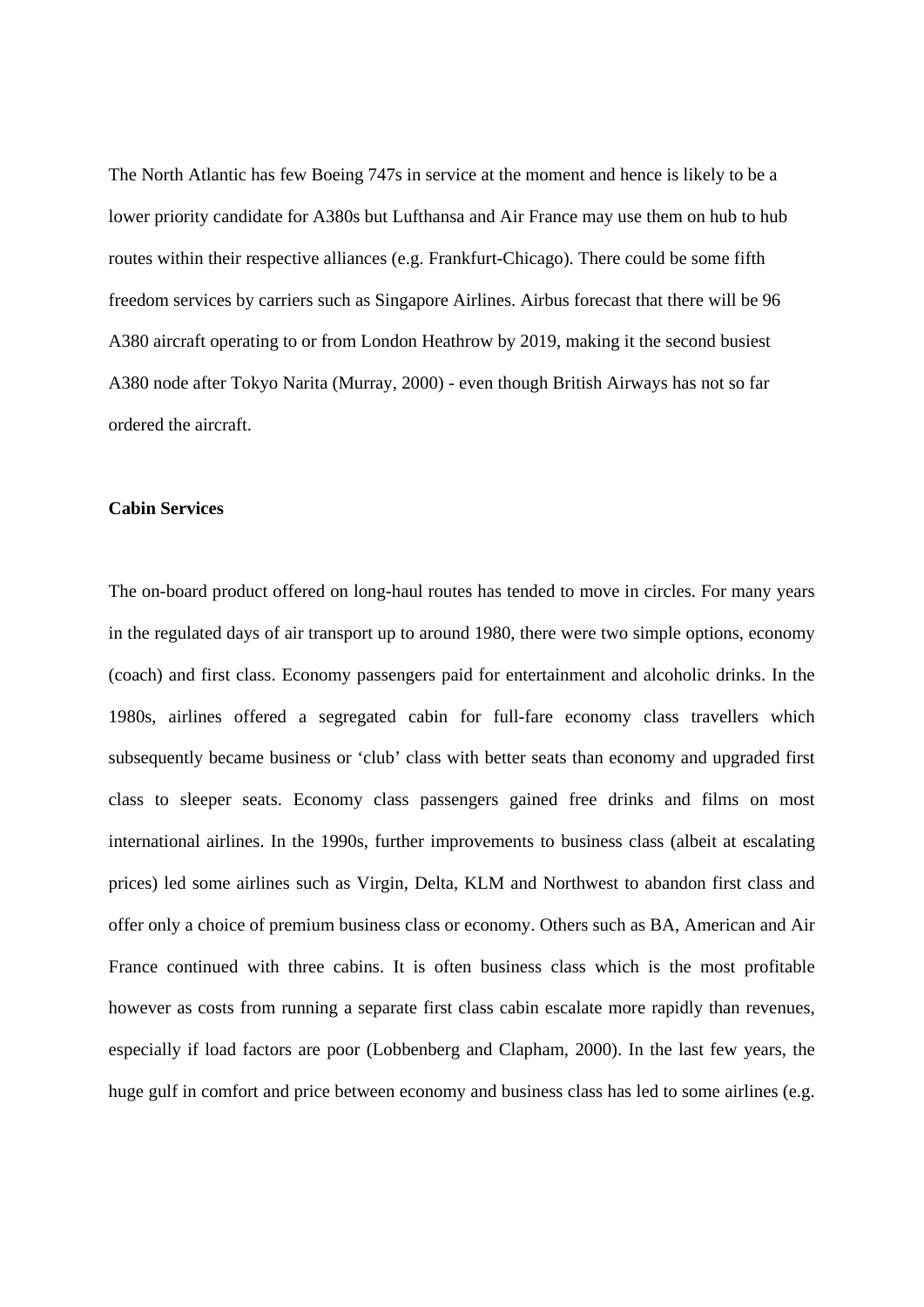BA, Virgin) introducing an intermediate cabin (i.e. premium economy, world traveller plus) – once again aimed at full fare economy class travellers!

Economy class is the dominant and growing sector of the market yet few carriers appear to have a strategy for this other than by competing on price or network connections. American aimed to gain an advantage in 2000-01 by removing seats to improve seat pitch in economy from 31" to 34" and compensate for this with higher load factors. Other airlines such as Continental claimed that passengers valued empty middle seats more highly. American started back-tracking once it became apparent that economy class passengers were not sophisticated enough to make this a key choice criteria – cutting a few dollars off the price was more effective! The US carriers have now started cutting back on frills, with alcoholic drinks chargeable in economy class in some cases. BA has axed first class on routes with a poor take-up e.g. London-Montreal, London-Tampa, Manchester-New York. American has introduced an all-economy cabin on its new Boston-Manchester route, flown with a 757 although this is not 'no-frills' (Noakes, 2004a). Looking ahead, it seems likely that first class will disappear from all but a handful of routes catering for the hyper-elite at a very high price, as the new improved business classes offer a very similar experience. On business oriented routes, a premium economy type product is needed to coax extra revenue from frequent business travellers whose company travel policy does not allow club class travel and also satisfying people who paid significantly more than the cheapest excursion fare with something better than a random seat in economy class on long journeys. If every airline starts offering this product however, it neutralises any competitive advantage and may be seen as simply an extra cost burden. Economy class is unlikely to move to 'no-frills' in the way it is going in the short-haul markets but airlines have little incentive to upgrade this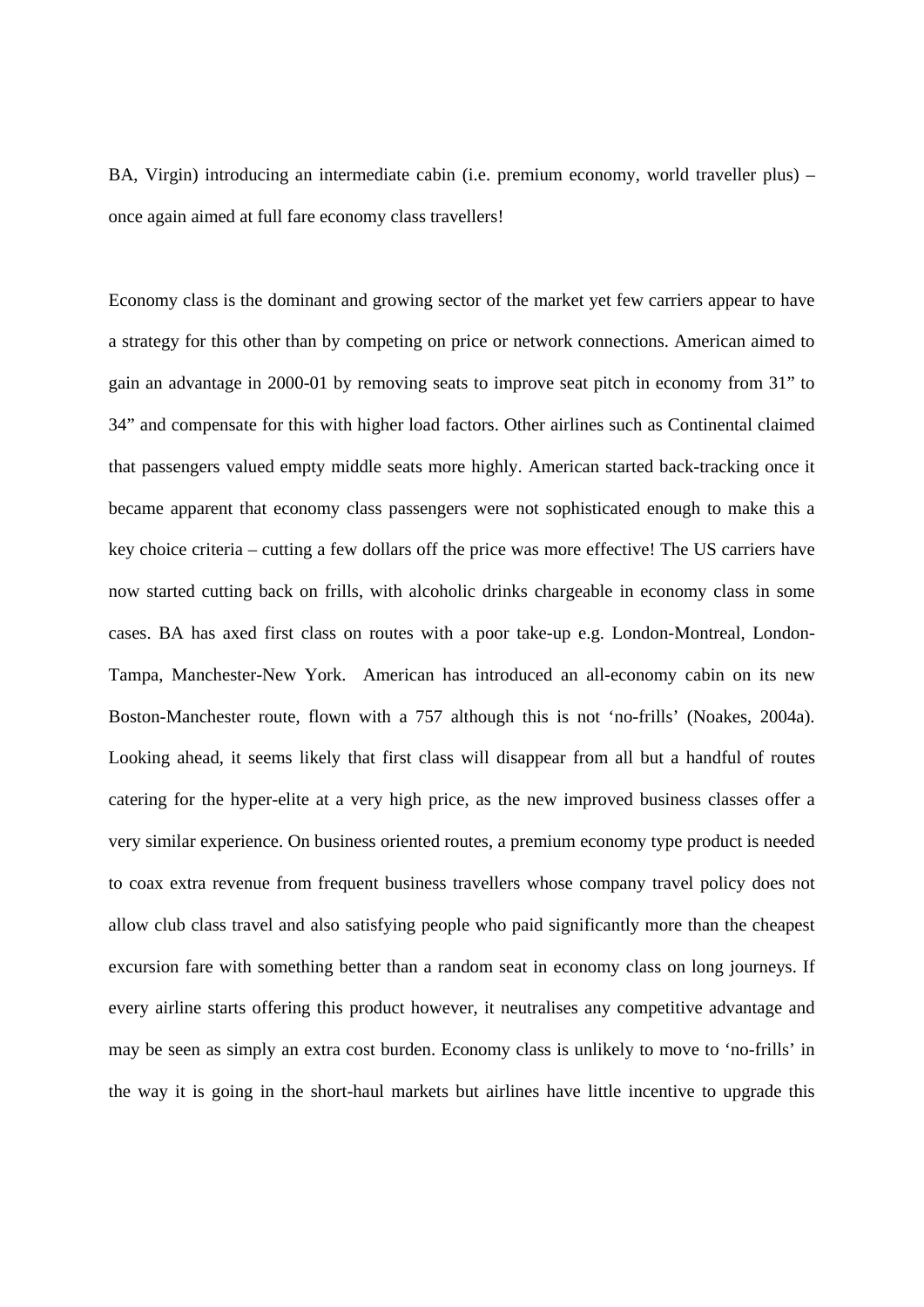cabin – most passengers here buy solely on price and don't stop to think what they are getting for it!

#### **SCOPE FOR LOW-COST LONG-HAUL AIRLINES**

Although low-cost carriers (LCCs) such as Ryanair, easyJet, Southwest and Jet Blue have been making a major impact in the short-haul market, these are all based around A320 and 737 type aircraft with a maximum range in normal service of 5 hours. There are few examples to date of long-haul low-cost operations although Michael O'Leary (Ryanair CEO) has announced plans to enter this arena following the Transtlantic 'open skies' agreement (Aviation Strategy, 2007a). Many other long-haul markets are still tightly regulated by bilateral agreements however and it may be impossible to obtain the necessary route licences.

It is difficult to obtain such dramatic cost advantages in the long-haul market for a number of reasons (Francis et al, 2007; Thomas, 2005b).

Whereas passengers might be happy enough with a high density seating configuration between London and Dublin or New York and Orlando this is not true on long-haul routes. A significant sector of the market is willing to pay many thousands of pounds for the lie-flat beds at the front of the aircraft, which makes it possible to offer economy class seating on a marginal cost basis to fill up the back of the plane. Stripping out the First or Business Class and going all economy may actually increase the revenue required from each economy class seat. Although 29 inch seat pitch is satisfactory on flights of 1-2 hours it is difficult to reduce it below the 31-32 inches offered by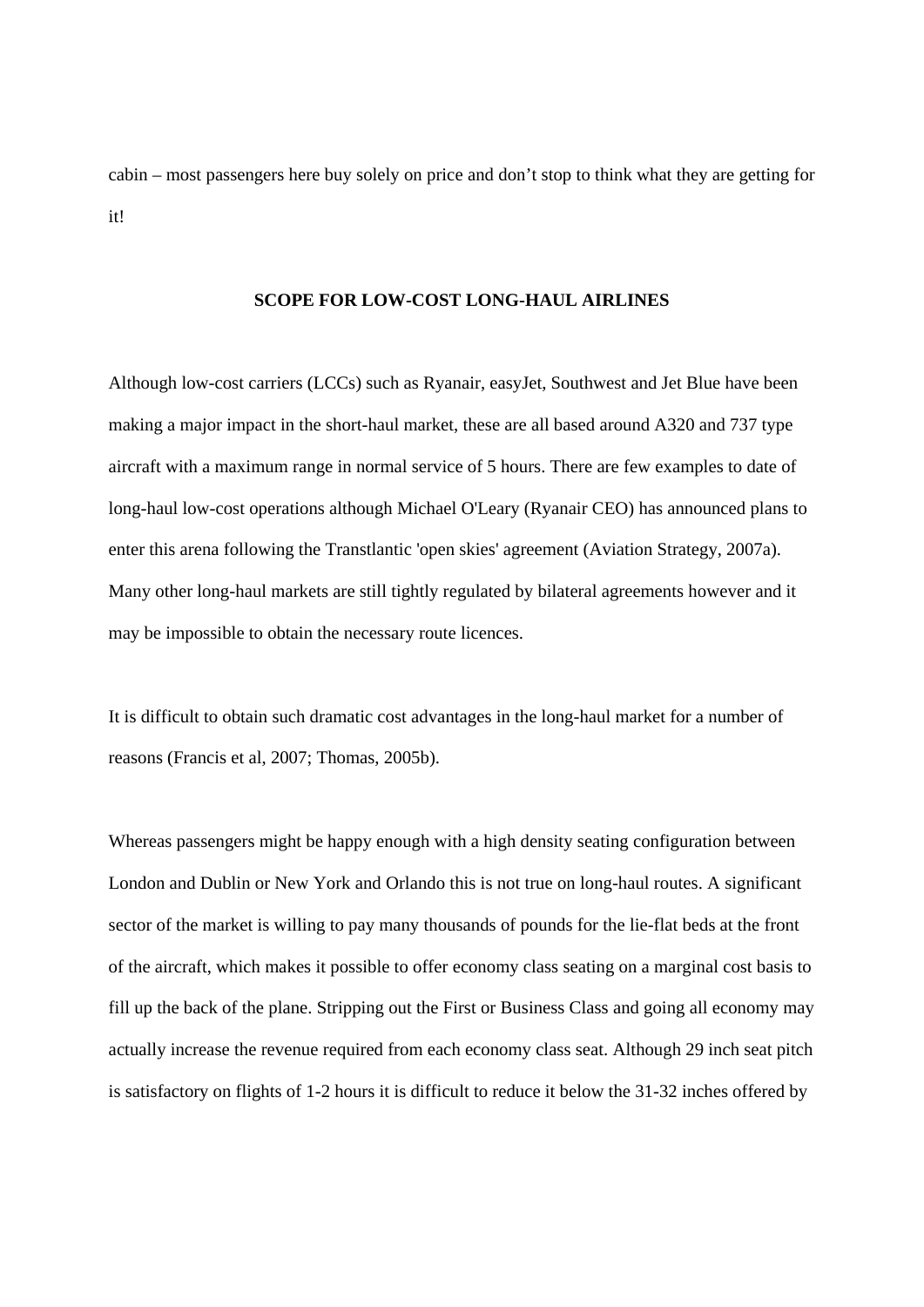the existing operators on long-haul journeys. 'Frills' also become relatively more important, the longer the flight. Food must be offered, even if passengers pay for it but this still takes up galley space and requires time to clean and cater the aircraft. The number of toilets cannot be reduced on longer flights while in-flight entertainment is also more valued but this adds weight and complexity to the aircraft. Other Ryanair innovations such as non-allocated seating, nonreclining seats and an absence of window shades are also likely to be unacceptable. Large amounts of checked baggage will still need to be carried on long-haul flights - another service the LCCs have tried to minimise.

Whereas in the short-haul markets, LCCs have been able to raise aircraft utilisation dramatically, there is little scope for this in long-haul operations (Table 10). Aircraft are already flying all-day and all-night and airport turn-arounds are a small part of the total activity. It is impossible to avoid the costs of putting crew up away from home. Although the number of cabin crew could be reduced to the safety minimum, wage rates are likely to be similar - the major carriers often have standardised rates across their fleet which makes them particularly uncompetitive on short-haul routes.

Hubs are still essential in the long-haul market. Demand is scattered over a wide range of origins and destinations and there are few dense point-to-point routes except from London (where Virgin Atlantic already flies) or New York. The secondary airport strategy favoured by Ryanair is less effective because fewer airports can handle widebodied aircraft and the cost and time saving from using remote airports becomes trivial on a long distance journey. Cargo presents something of a dilemma. It is an important revenue earner for intercontinental airlines but it creates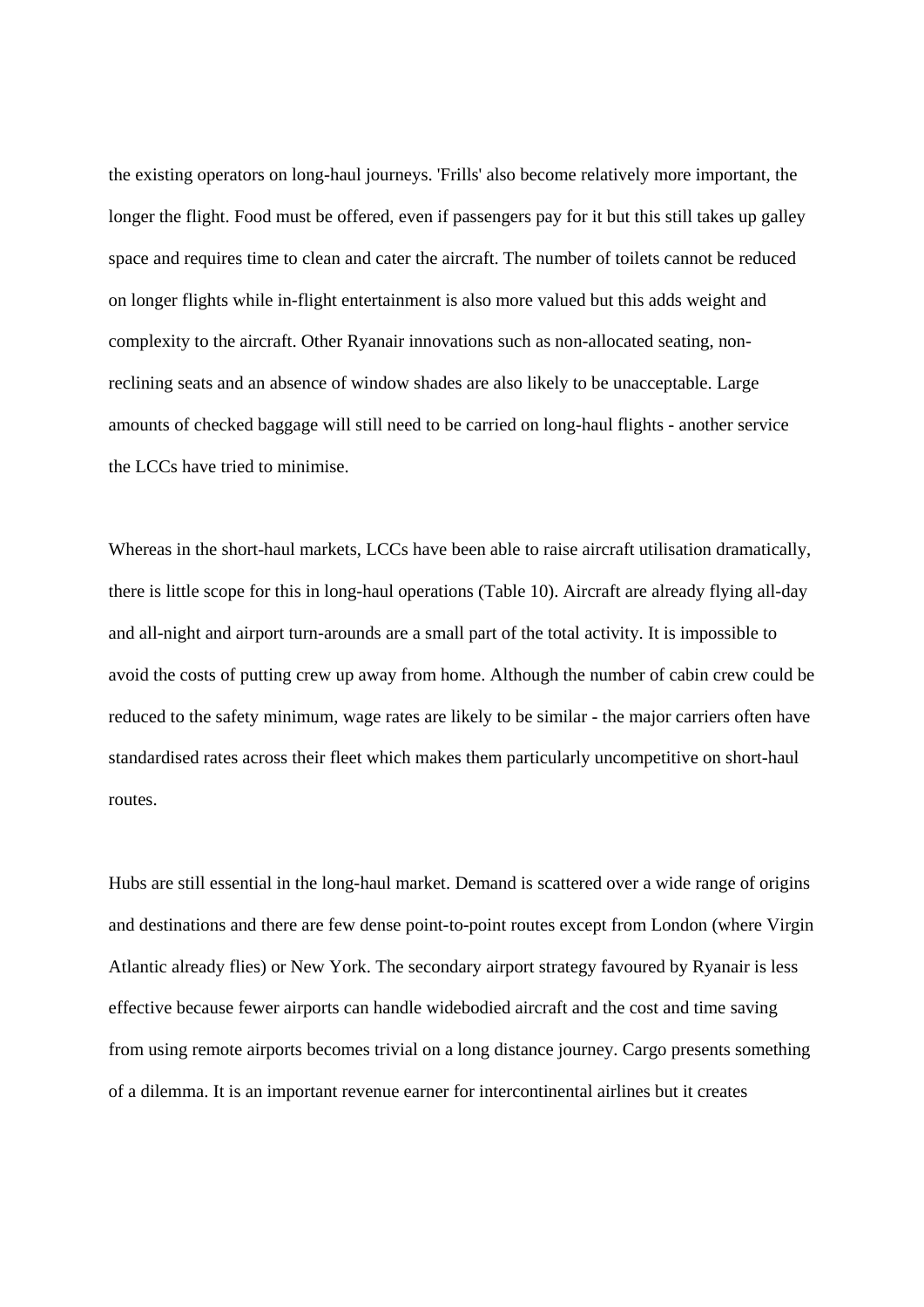handling complications and slows down turn-arounds in a way that the LCCs have been anxious to avoid.

Seasonality is another problem. While it is possible to undercut the major carriers in the summer season and still be profitable, this is almost impossible to maintain through the thin winter months when both demand and fare levels plummet. Thus unless a complementary market can be found to utilise the aircraft in winter this is a major barrier to entry. Canadian operator Air Transat has existed as a budget carrier (with 9 across seating instead of the normal 8 on the A310) on the North Atlantic in Summer with aircraft being redeployed to the Canada-Caribbean/Florida markets during the winter season.

Calculations (Francis et al, 2007, p. 395) indicate that a no-frills long-haul operation might be able to reduce the ticket price by about 20% on the cheapest economy fare but for a much inferior quality of service. This is much less than the 40-50% differential obtained in the shorthaul market and is relatively easy for the established airlines to attack by cutting their fares slightly.

New long-haul start ups such as Oasis have therefore included business class as a vital part of their strategy while the airline which eventually became MaxJet was initially mooted as an alleconomy no-frills operation (Aviation Strategy, 2007b) but greater scope for undercutting the existing operators was identified with the all-business class model. Although new start-ups with a discount fares proposition may struggle to be profitable themselves, they can still impact on the existing major airlines in the one remaining lucrative sector of their business. It may also be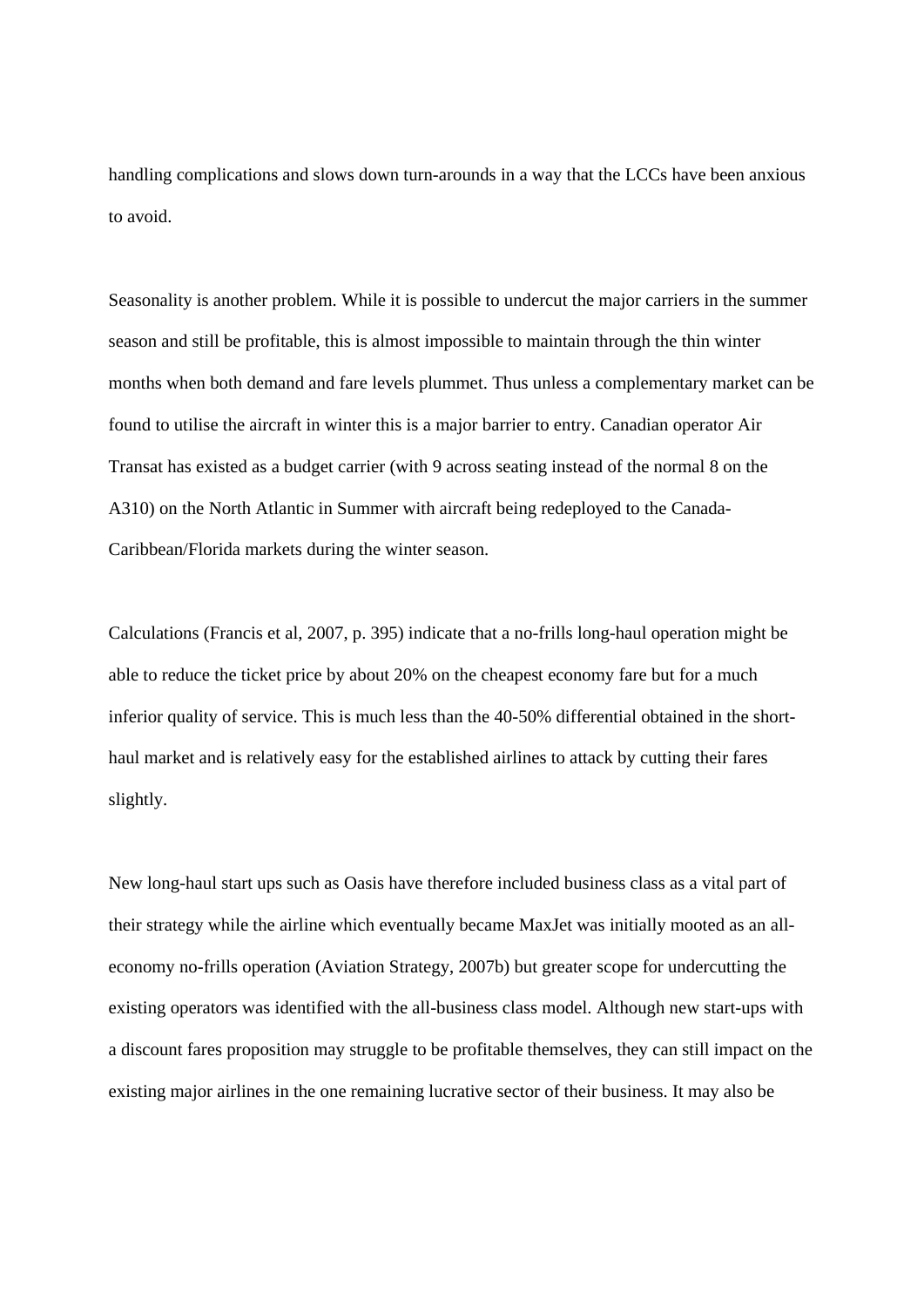necessary to look in a different direction for the biggest threat to the traditional carriers. Emirates with its large number of aircraft on order, high density seating layouts, high load factors, low labour costs and a favourable tax regime may be the biggest threat to the established players in the near future.

#### **CONCLUSIONS**

After several difficult years when long-haul air traffic fell below the levels achieved in 2000, 2004-2006 provided some sort of return to normality on the demand side—although airline cost levels and hence profitability have been seriously pressured by high fuel prices.

Whereas a large number of airlines are likely to maintain short-haul networks in Europe, longhaul travel will be concentrated in the hands of a few key players. There are significant barriers to entry in the long-haul market, resulting from the dispersed distribution of demand, alliances and frequent flier programmes, slot constraints at major airports and the sheer cost and risk involved in building up critical mass. Virgin Atlantic and Emirates have been the only two significant long-haul new entrants in the last 20 years. Several European airlines have already abandoned the effort to be major long-haul players (e.g., SN Brussels, SAS, Olympic) and settled for a niche or feeder role. Others such as Swiss and Alitalia may have to do likewise if they are to survive in the longer term. The dilemma is that if long-haul services can be returned to profitability, they offer the traditional airlines the opportunity to participate in a more stable and less competitive sector of the market. In many respects, it all comes down to hubs and the changes being wrought on the industry by the low-cost carriers. As explained above, it is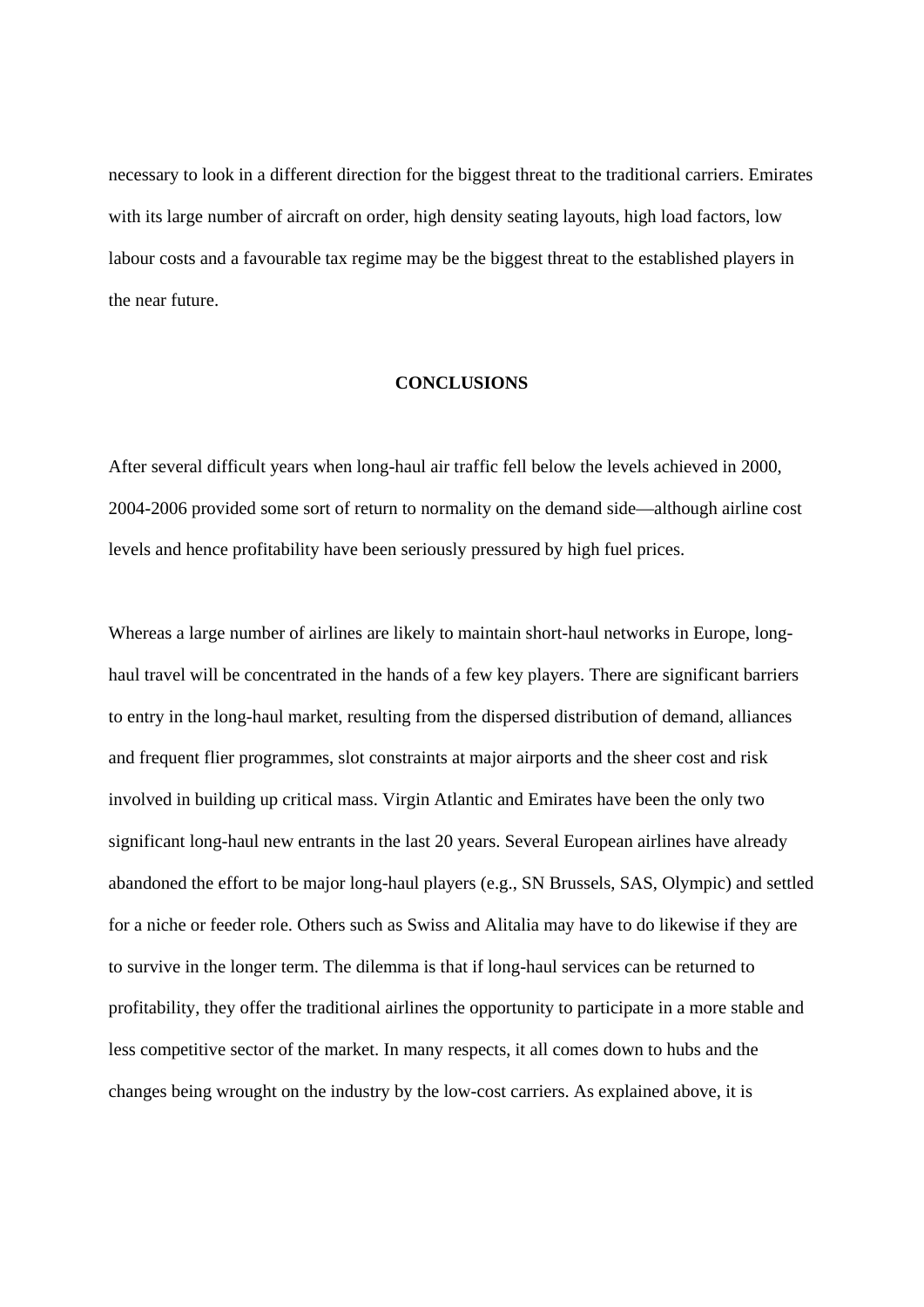difficult for low-cost airlines to enter the long-haul market but there are bound to be some attempts, even if most ultimately end in failure.

The perhaps greater problem is that the low-cost airlines are likely to capture between 30 to 50% of the short-haul market for travel within Europe over the next few years. Although some of this is new growth, it is undermining the viability of the short-haul networks of the traditional carriers through reduced traffic volumes and/or yields. Yet the short-haul networks are essential to feed the long-haul networks. Only London is a large enough traffic generator in Europe to support a wide range of long-haul services without much feeder traffic. British Airways and Virgin Atlantic are therefore in a relatively good position. Elsewhere it is a case of the strong get stronger and the weak get weaker. Air France at Paris CDG and Lufthansa at Frankfurt have the critical mass to survive as both short-haul and long-haul network carriers, almost regardless of any low-cost onslaught. KLM stands a good chance if overall market conditions improve but in the event of another downturn the temptation for the merged airline will be to concentrate on Paris. The rest are very exposed. To maintain long-haul services elsewhere in Europe, it is necessary to either have a strong hub to provide the short-haul feed (the strategy of Austrian, for example, which may work but even if they can they fend off the low-cost airlines, the gap in scale between them and nearby Lufthansa still leaves a competitive disadvantage) or to have a niche ethnic market that is loyal, does not require much feeder traffic and is difficult for other airlines to tap. Examples of the latter would be Iberia with its Latin American services or Aer Lingus flying to the US. These both have a geographical advantage in that other hubs require back-tracking.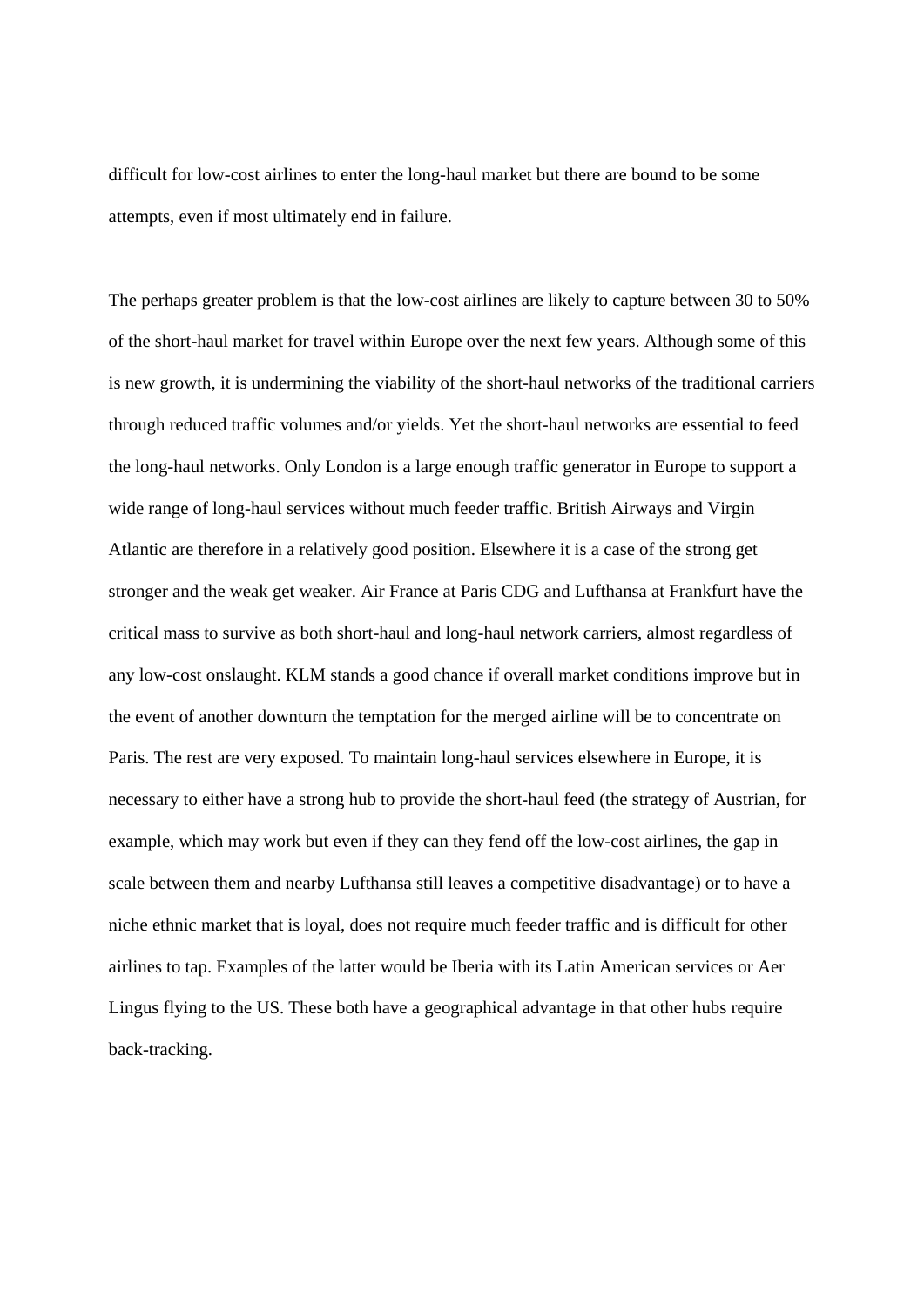The foreign airlines flying into Europe are likely to rationalise their coverage in favour of the key locations within alliance partnerships. The US carriers have already done this; for example Northwest only flies two A330s a day to London but a dozen to Amsterdam. With its large aircraft orders and strong financial backing, Emirates must be viewed as a serious challenger in the Europe-Asia and Europe-Africa markets. Once again this depends on a strong hub and we are likely to see secondary European cities own long-haul networks being displaced by a few links to key hubs outside the region: Chicago and Newark being other such examples.

Change is not therefore complete and there are other variables that could impact on the final picture. If Heathrow and Frankfurt are successful in obtaining new runways, that will make the going harder for everyone else. If no new runways are built, there will be an overflow that will trickle down to the next tier of hubs. Some things are certain however: ruthless attention to cost levels coupled with astute commercial planning will be necessary to ensure success in this challenging business environment.

#### **REFERENCES**

Alderighi, M. and Cento, A. (2004) European airlines conduct after September 11, **Journal of Air Transport Management, 10**, 97-107.

Aviation Strategy (2003) The new wave of long-haul all business airlines, **Aviation Strategy**, September, 5-6.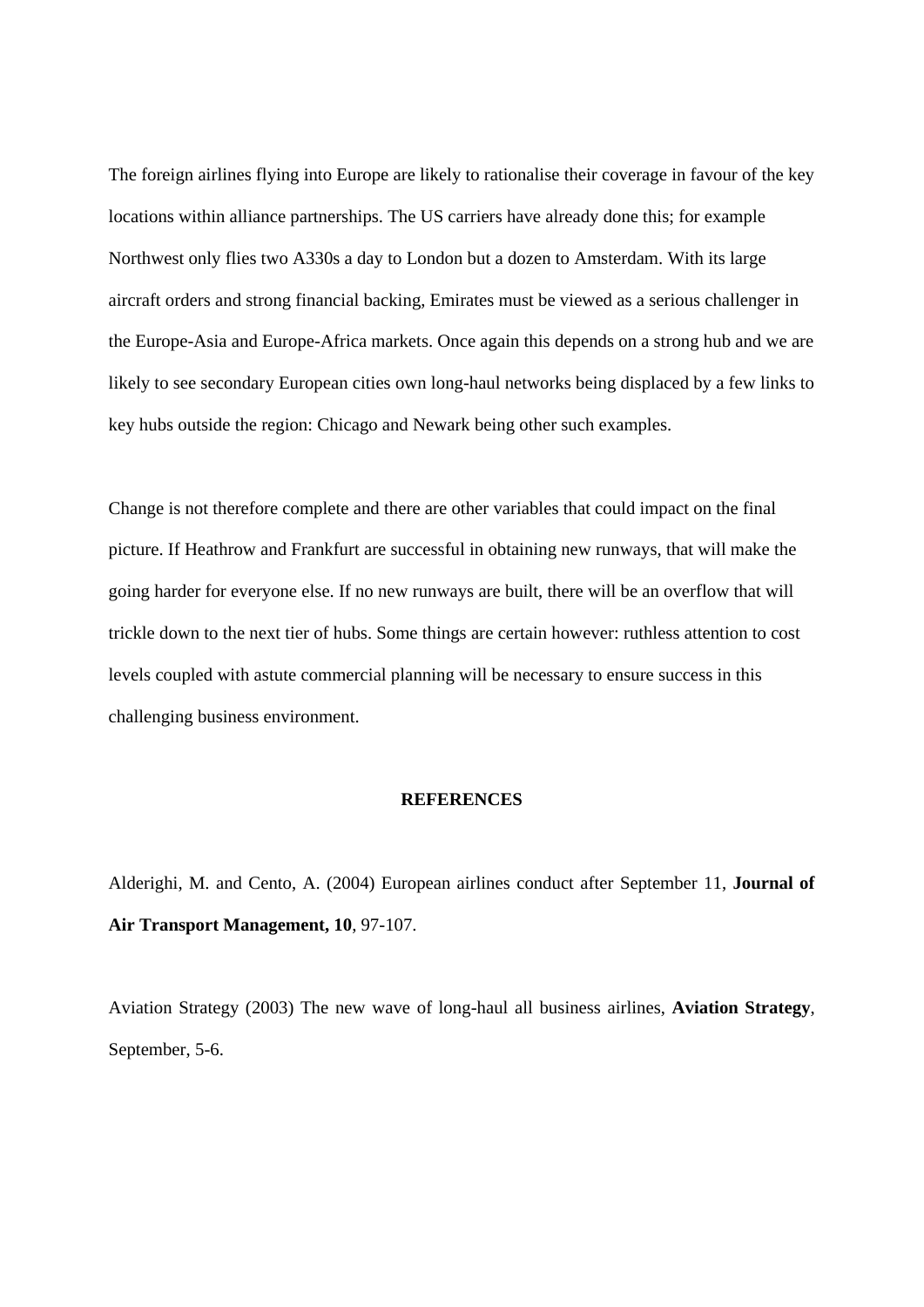Buyck, C. (2004a) Iberia Reborn, **Air Transport World**, June, 22-26.

Buyck, C. (2004b) Mariage de Raison, **Air Transport World**, January, 24-26.

Dennis, N. (1994) The North Atlantic Air Travel Market, **Travel & Tourism Analyst, 2**, 4-23

Flanagan, B. (2004) Airbus puts a stop to stopovers, **Observer**, 25 July, Business 9.

Kingsley Jones, M. (2004) BMI outlines plan for long-haul services, **Flight International**, 16-22 March, 9.

Lobbenberg, A. and Clapham, S. (2000) Beds and Bollinger, Flemings Research Global Airlines, April.

Milner, M. (2004) BAA says recovery is in the air, **The Guardian**, 12 August, 20.

Morrish, S.C. and Hamilton, R.T. (2002) Airline alliances – who benefits?, **Journal of Air Transport Management, 8**, 401-407.

Murray, S. (2000) Airbus - Aircraft Forecasts and Market Evaluation, *Marketing and Market Research Seminar*, University of Westminster, December.

Noakes, G. (2004a) Boston service for Manchester, **Travel Trade Gazette**, 19 January, 15.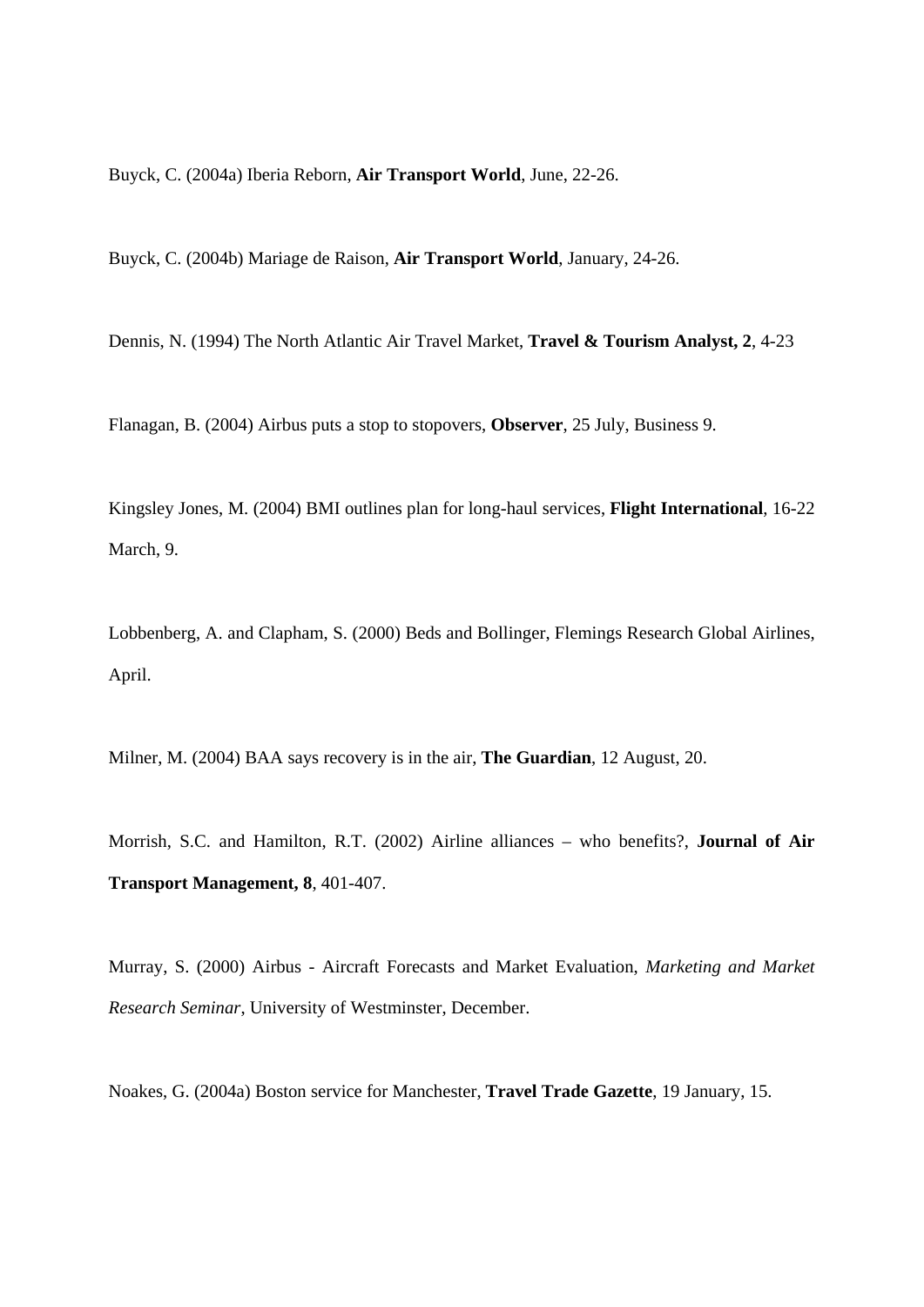Noakes, G. (2004b) Civair links Stansted to Cape Town, **Travel Trade Gazette**, 6 August, 7.

Pilling, M. (2004) Dream date, **Airline Business**, April, 36-41.

Pinkham, R. (2003) Riding the Dubai wave, **Airline Business**, December, 30-35.

Sweetman, B. (2004) Bigger & Smarter, **Air Transport World**, May, 24-30.

Veldhuis, J. (2004) Analysing Competition between Airports, *Airport Policy and Planning Seminar*, University of Westminster, May.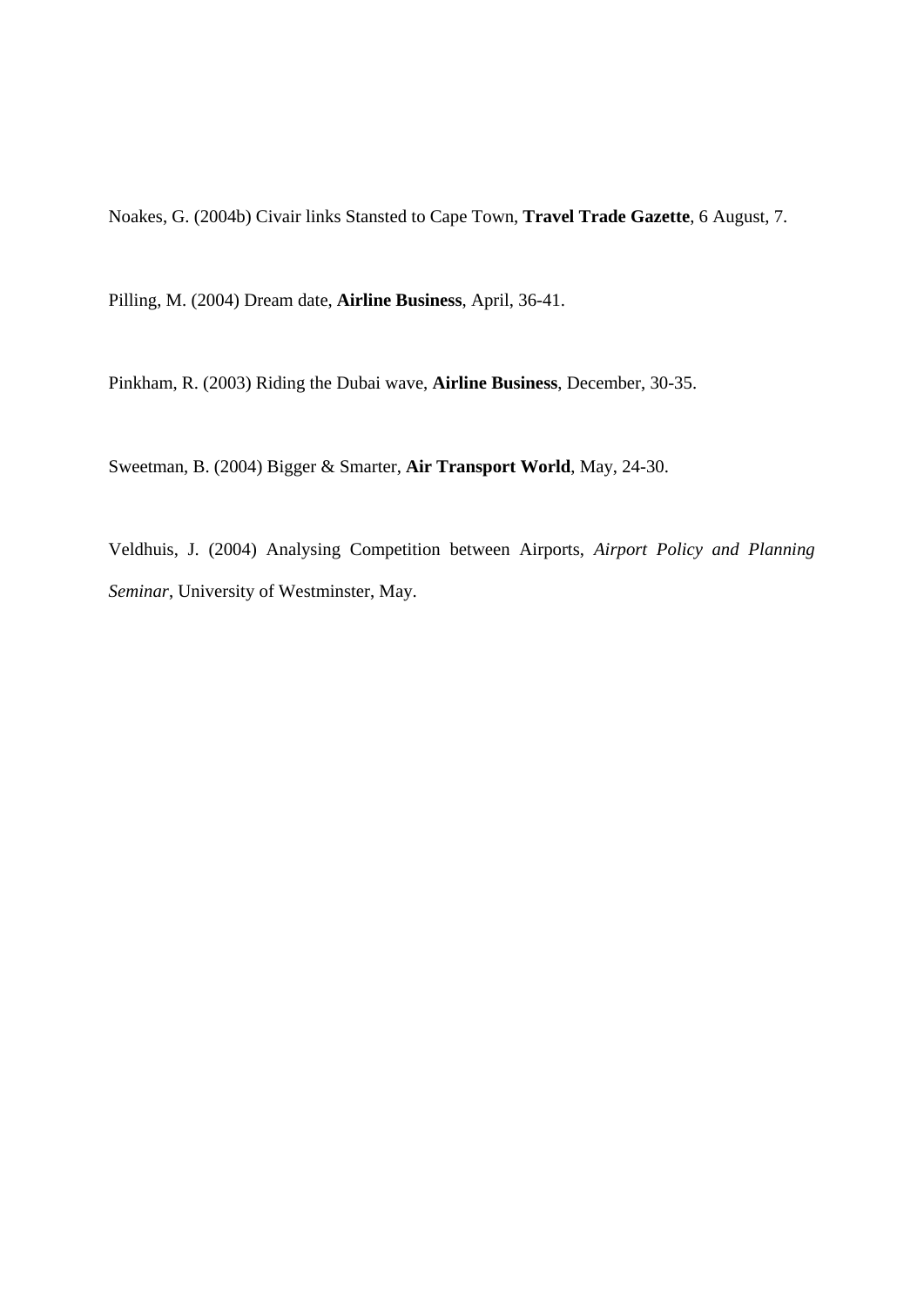| Airport                | Non-stop     | Weekly             | % hub airline or |
|------------------------|--------------|--------------------|------------------|
|                        | destinations | <i>frequencies</i> | code-share       |
| <b>London Heathrow</b> | 71           | 1125               | 40               |
| Paris CDG              | 78           | 806                | 62               |
| Frankfurt              | 81           | 671                | 69               |
| Amsterdam              | 60           | 480                | 67               |
| Madrid                 | 30           | 276                | 54               |
| <b>London Gatwick</b>  | 32           | 244                | 21               |
| Rome Fiumicino         | 34           | 165                | 44               |
| Zurich                 | 25           | 164                | 70               |
| Milan Malpensa         | 35           | 153                | 75               |
| Munich                 | 33           | 136                | 76               |
| Manchester             | 18           | 108                | 19               |
| Paris Orly             | 11           | 107                | 41               |
| Lisbon                 | 15           | 98                 | 77               |
| Vienna                 | 14           | 74                 | 96               |
| <b>Brussels</b>        | 15           | 67                 | 48               |
| Copenhagen             | 11           | 66                 | 83               |
| Shannon                | 8            | 49                 | 51               |
| Dublin                 | 7            | 40                 | 55               |
| Helsinki               | 7            | 35                 | 100              |
| Glasgow                | 6            | 33                 | 21               |
| 31 Others              |              | 328                |                  |
| <b>TOTAL</b>           |              | 5225               |                  |

# **Table 1. Long-haul services (all carriers) by European airport – July 2004**

Source: Compiled from OAG data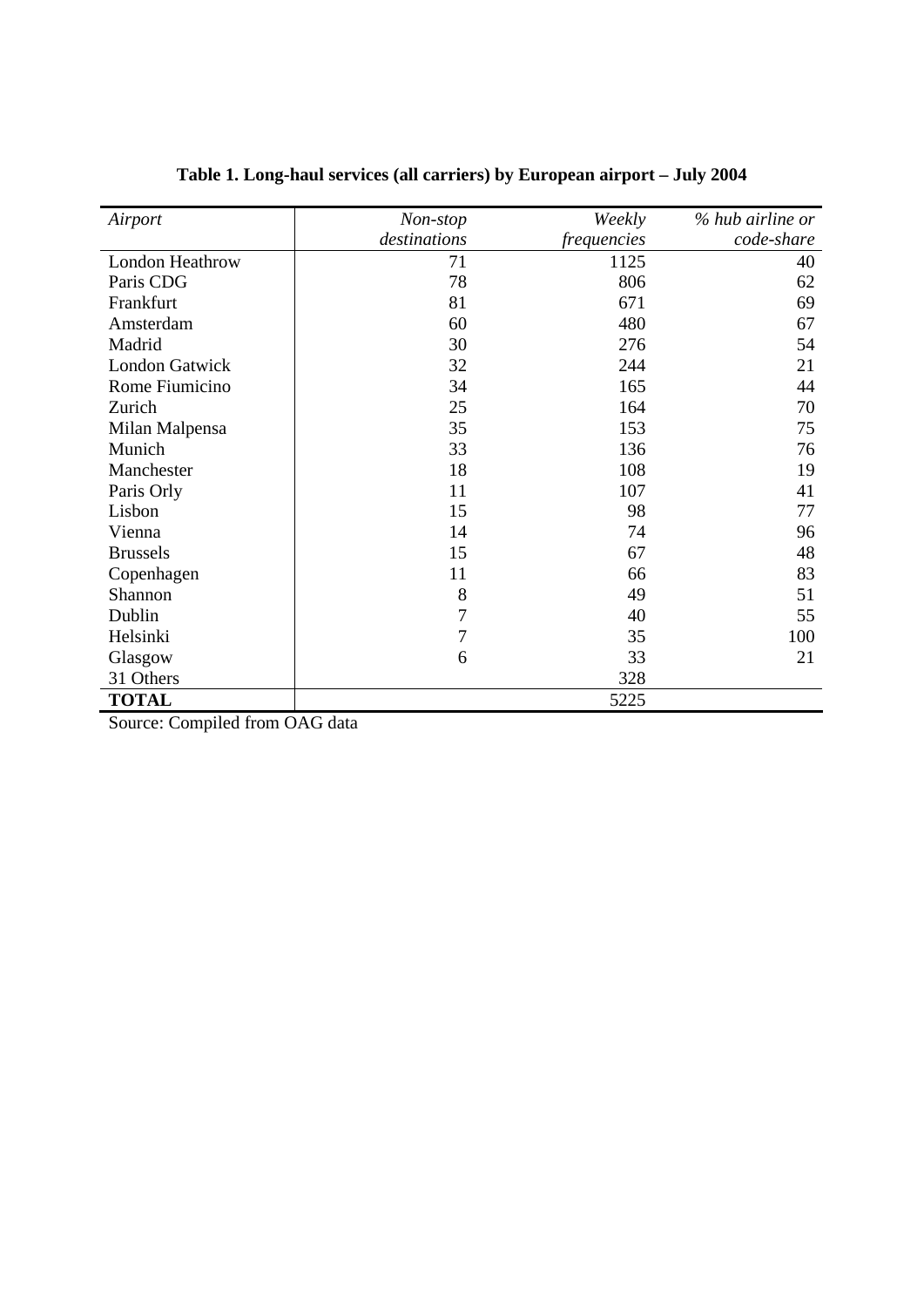| European Airline              | Non-stop destinations <sup>a</sup> | Weekly<br>frequencies <sup>a</sup> | % non-operated<br>codeshare |
|-------------------------------|------------------------------------|------------------------------------|-----------------------------|
|                               |                                    |                                    |                             |
| Air France (Paris CDG)        | 65                                 | 503                                | 18                          |
| Lufthansa (Frankfurt)         | 43                                 | 462                                | 31                          |
| <b>BA</b> (London Heathrow)   | 46                                 | 445                                | 5                           |
| KLM (Amsterdam)               | 42                                 | 321                                | 25                          |
| Iberia (Madrid)               | 20                                 | 150                                | 14                          |
| Alitalia (Milan MXP)          | 17                                 | 115                                | 20                          |
| Swiss (Zurich)                | 18                                 | 115                                | 24                          |
| Lufthansa (Munich)            | 18                                 | 103                                | 35                          |
| TAP (Lisbon)                  | 14                                 | 75                                 | 8                           |
| Alitalia (Rome FCO)           | 13                                 | 72                                 | 42                          |
| Austrian (Vienna)             | 14                                 | 71                                 | 28                          |
| SAS (Copenhagen)              | 8                                  | 55                                 | 0                           |
| <b>BA</b> (London Gatwick)    | 8                                  | 51                                 | $\Omega$                    |
| Air France (Paris Orly)       | $\overline{4}$                     | 44                                 |                             |
| Finnair (Helsinki)            | 7                                  | 35                                 | $_{0}$                      |
| <b>SN Brussels (Brussels)</b> | 10                                 | 32                                 | 100                         |
| Icelandair (Reykjavik)        | 5                                  | 30                                 | $\theta$                    |
| Aer Lingus (Shannon)          | 4                                  | 25                                 | 0                           |
| LOT (Warsaw)                  | 4                                  | 24                                 | 0                           |
| Aer Lingus (Dublin)           |                                    | 22                                 | 0                           |

**Table 2. Long-haul service by European airlines from their hub airports – July 2004** 

<sup>a</sup> Including code-shares

Source: Compiled from OAG data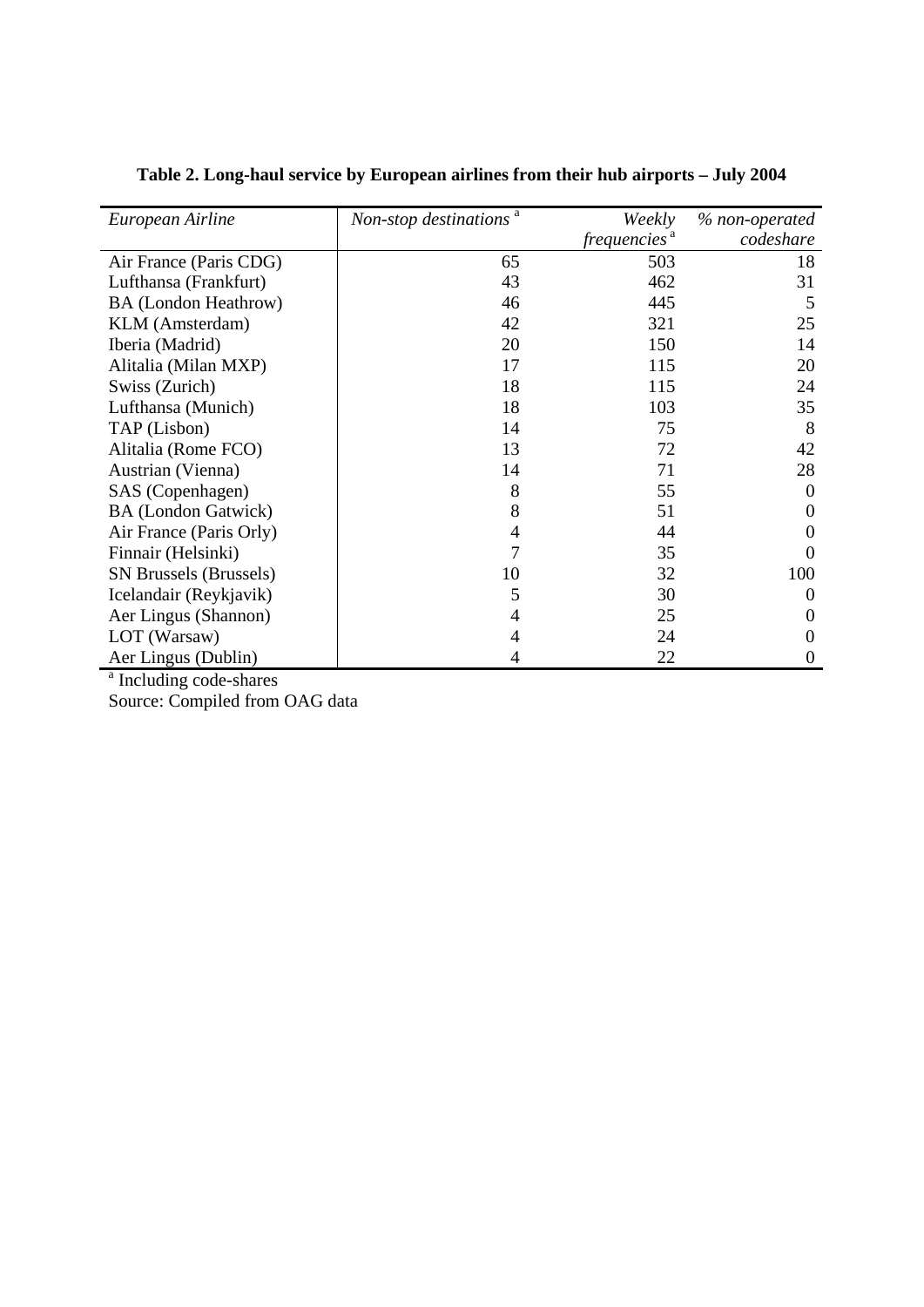| $Airline^a$            | Revenue        | % change  | Passenger load | % of passengers   |
|------------------------|----------------|-----------|----------------|-------------------|
|                        | Passenger Km   | from 2001 | factor %       | <i>in premium</i> |
|                        | (billion)      |           |                | cabins            |
| <b>Brit Airways</b>    | 76             | $-4$      | 75             | 15                |
| Air France             | 73             | 4         | 81             | 14                |
| Lufthansa              | 66             | 3         | 83             | 20                |
| <b>KLM</b>             | 45             | $-2$      | 82             | 10                |
| Virgin Atlantic        | 27             | $-3$      | 81             | 7                 |
| Iberia                 | 22             | $\Omega$  | 77             | 11                |
| Alitalia               | 14             | $-27$     | 78             | 9                 |
| <b>Swiss</b>           | 13             | $-39$     | 80             | 16                |
| <b>SAS</b>             | 10             | 22        | 86             | 13                |
| Austrian               | 9              | $-5$      | 78             | 7                 |
| <b>TAP</b>             | 6              | 13        | 75             | 9                 |
| Finnair                | 3              | 25        | 81             |                   |
| LOT                    | 3              |           | 86             | 3                 |
| Olympic                | $\overline{3}$ | $-18$     | 76             | 9                 |
| Icelandair             |                | $-22$     | 75             | 8                 |
| <b>Bmi</b>             |                | 94        | 66             | 4                 |
| <b>CSA</b>             |                | 4         | 87             | 8                 |
| <b>SN</b> Brussels     |                | Na        | 53             | 9                 |
| Malev                  |                | $-8$      | 72             | 6                 |
| Spanair                | $>0.5^{\rm b}$ | $-89$     | 55             | 6                 |
| AEA total <sup>c</sup> | 382            | $-5$      | 79             | 13                |

**Table 3. European airlines' long-haul traffic 2002** 

<sup>a</sup>Aer Lingus data not available<br><sup>b</sup> less than 500 million<br><sup>c</sup> includes Tarom and Turkish

Source: AEA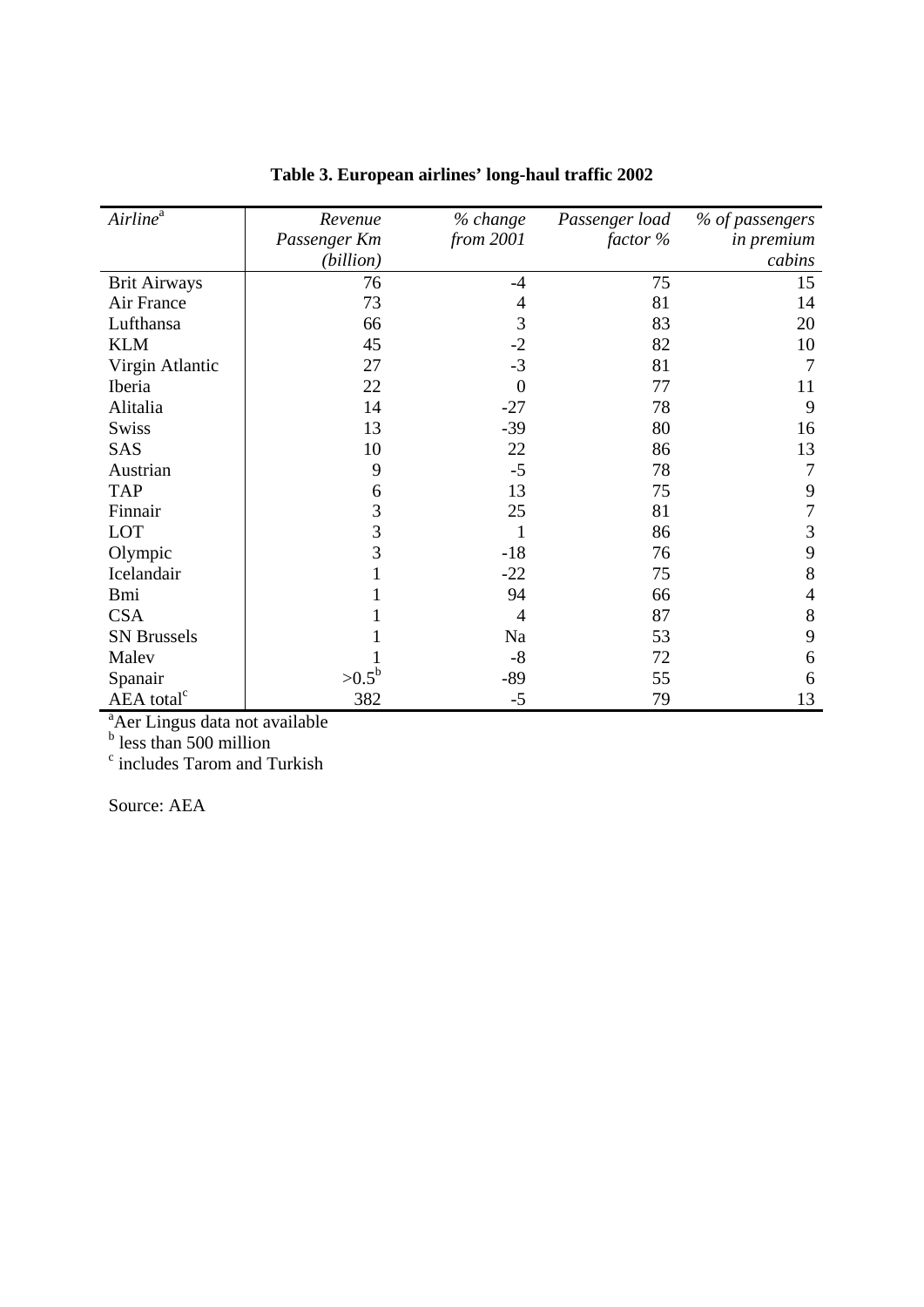| <b>Destination</b>       | Flights in first week of July 2004 |
|--------------------------|------------------------------------|
| New York JFK             | 463                                |
| <b>New York Newark</b>   | 277                                |
| Chicago O'Hare           | 262                                |
| Toronto                  | 207                                |
| Atlanta                  | 168                                |
| <b>Washington Dulles</b> | 168                                |
| <b>Bangkok</b>           | 161                                |
| Tokyo Narita             | 160                                |
| <b>Boston</b>            | 138                                |
| Singapore                | 136                                |
| Los Angeles              | 125                                |
| Philadelphia             | 112                                |
| <b>Montreal Dorval</b>   | 104                                |
| Sao Paulo                | 104                                |
| Hong Kong                | 100                                |
| Miami                    | 95                                 |
| Johannesburg             | 90                                 |
| Beijing                  | 89                                 |
| San Francisco            | 77                                 |
| Detroit                  | 70                                 |
| 158 Others               | 2119                               |
| <b>TOTAL</b>             | 5225                               |

# **Table 4. Top 20 long-haul destinations from Europe by number of flights**

Source: Compiled from OAG data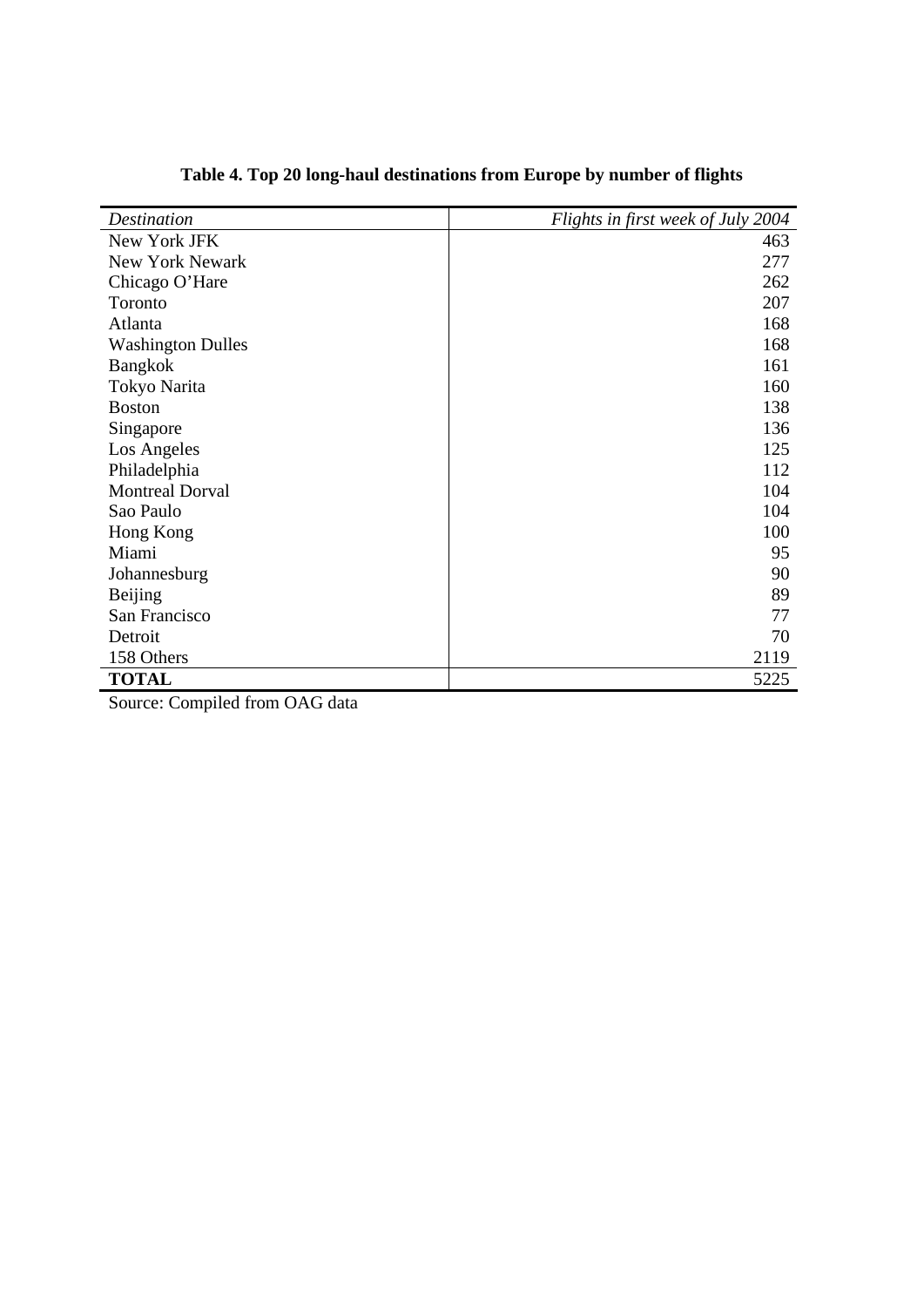# **Table 5. US transatlantic gateways**

| <b>US Gateway from Europe</b> | Rank in 2004 | Rank in 1994 |
|-------------------------------|--------------|--------------|
| New York JFK                  |              |              |
| New York Newark               |              |              |
| Chicago O'Hare                |              |              |
| Atlanta                       |              |              |
| <b>Washington Dulles</b>      |              | 8            |
| <b>Boston</b>                 | 6            | 4            |
| Los Angeles                   |              | 3            |
| Philadelphia <sup>a</sup>     | 8            |              |
| Miami                         | 9            | 6            |
| San Francisco                 | 10           |              |

 $a$  not in top 10 in 1994

Source: Compiled from OAG and US Department of Transportation data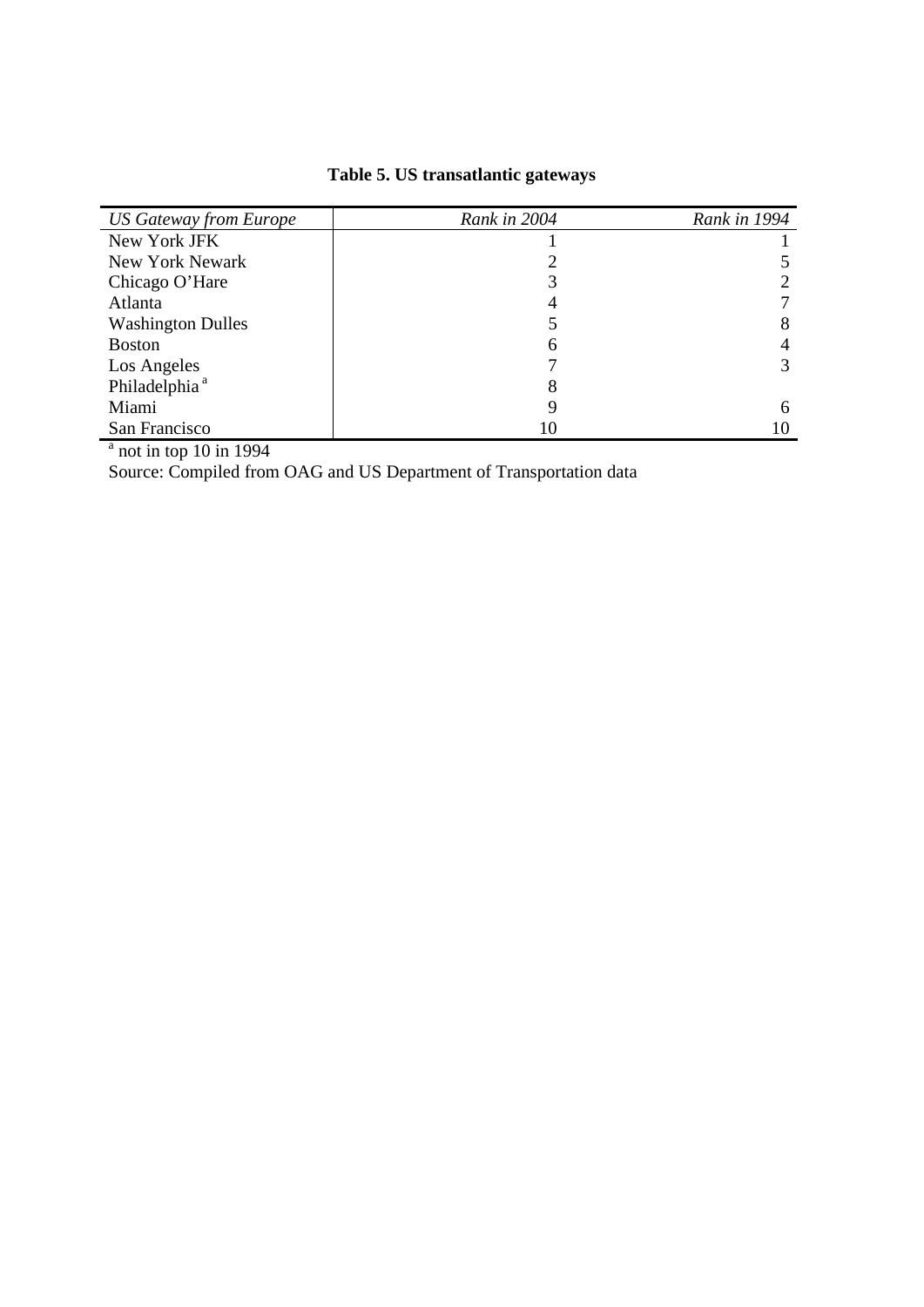| Year | Revenue Passenger | Passenger load | Passenger yield     |
|------|-------------------|----------------|---------------------|
|      | Km (billion)      | factor %       | $US \notin per RPK$ |
|      |                   |                | In real terms       |
| 1991 | 182               | 68             | 6.74                |
| 1992 | 207               | 70             | 5.88                |
| 1993 | 224               | 70             | 6.19                |
| 1994 | 244               | 73             | 5.92                |
| 1995 | 270               | 74             | 5.61                |
| 1996 | 293               | 75             | 5.40                |
| 1997 | 322               | 77             | 5.39                |
| 1998 | 345               | 76             | 5.11                |
| 1999 | 373               | 75             | 4.86                |
| 2000 | 399               | 78             | 5.03                |
| 2001 | 402               | 76             | 5.24                |
| 2002 | 382               | 79             | 4.86                |

# **Table 6. European airlines' long-haul traffic and yields 1991-2002**

RPK Revenue Passenger Km

Source: AEA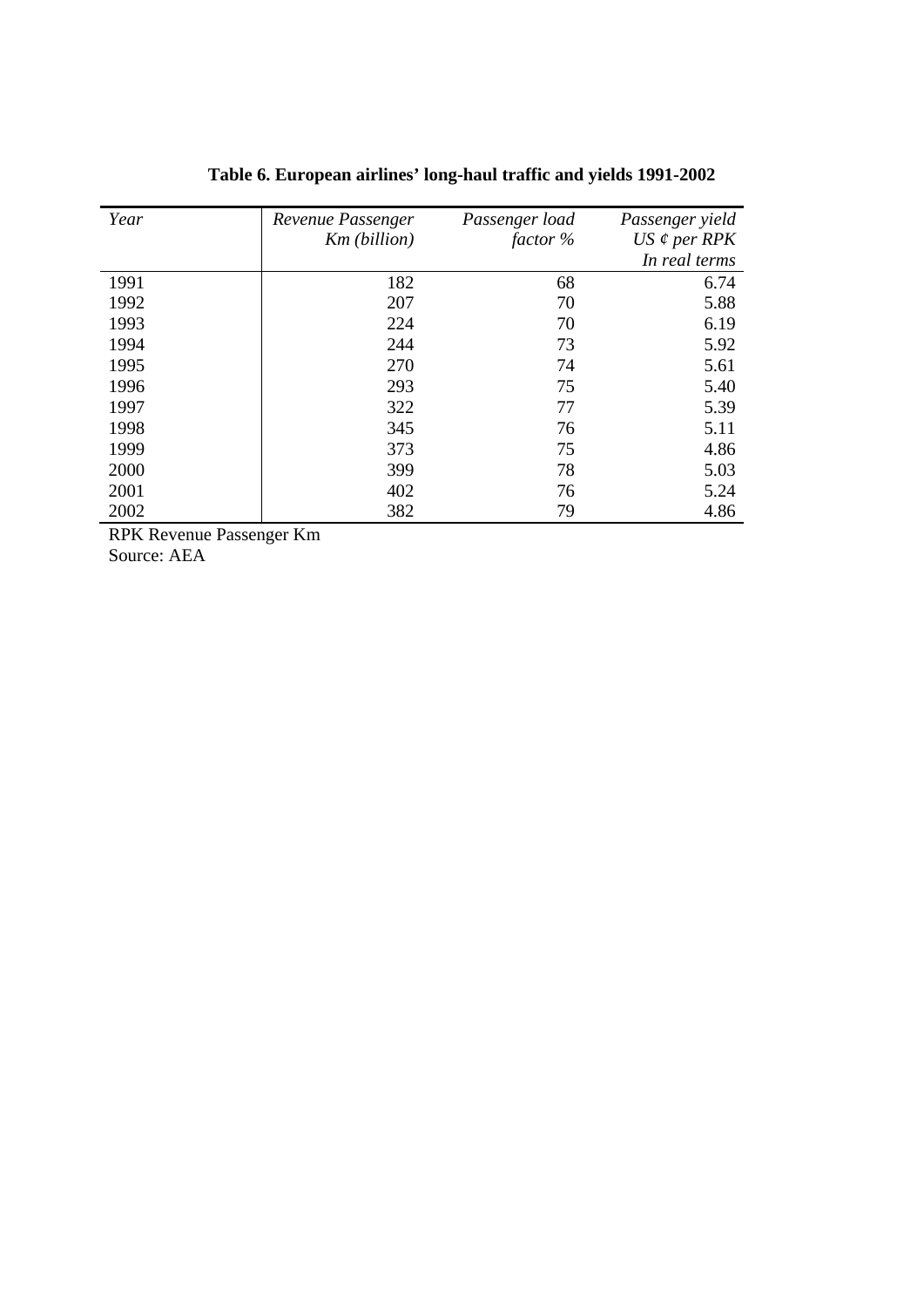| Regional Flow <sup>a</sup> | 2003                        | 2023                        | Average annual % |
|----------------------------|-----------------------------|-----------------------------|------------------|
|                            | <b>Thousand Billion RPK</b> | <b>Thousand Billion RPK</b> | growth           |
| Europe-                    | 348                         | 903                         | 4.9              |
| North America              |                             |                             |                  |
| Europe-                    | 99                          | 269                         | 5.1              |
| Africa                     |                             |                             |                  |
| Europe-Southeast           | 95                          | 253                         | 5.0              |
| Asia                       |                             |                             |                  |
| Europe-                    | 73                          | 177                         | 4.6              |
| <b>Central America</b>     |                             |                             |                  |
| Europe-                    | 49                          | 171                         | 6.4              |
| South America              |                             |                             |                  |
| Europe-                    | 48                          | 175                         | 6.7              |
| Northeast Asia             |                             |                             |                  |
| Europe-                    | 34                          | 143                         | 7.4              |
| China                      |                             |                             |                  |
| Europe-Southwest           | 29                          | 95                          | 6.0              |
| Asia                       |                             |                             |                  |

### **Table 7. Boeing traffic forecasts 2003-2023**

RPK Revenue Passenger Kilometres

<sup>a</sup> Europe-Oceania data was not available

Source: Boeing Current Market Outlook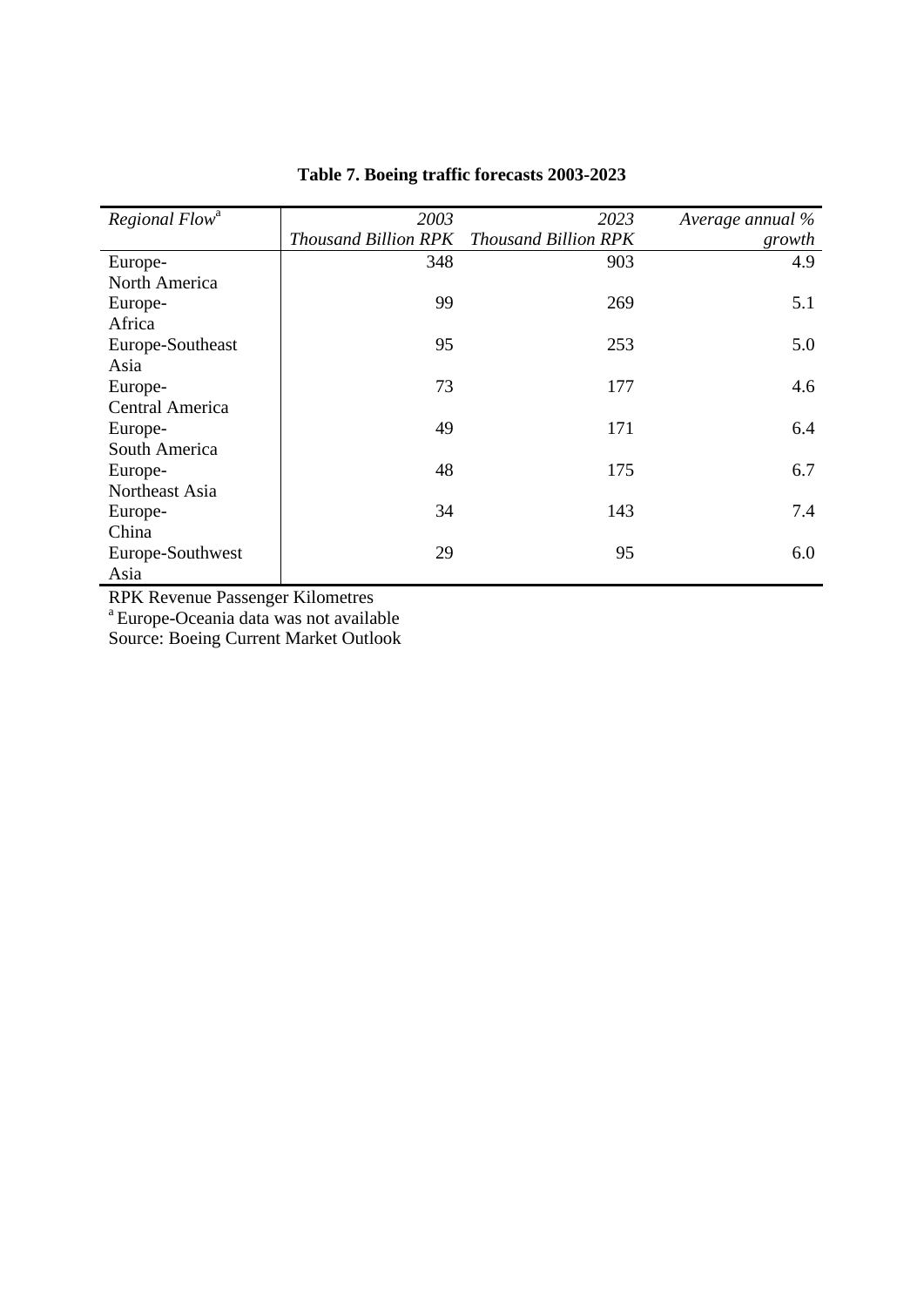| Airline                | <b>B747</b> | <b>MD11</b>    | A340           | A330           | A310           | <b>B777</b> | <i>B767</i> |
|------------------------|-------------|----------------|----------------|----------------|----------------|-------------|-------------|
| <b>British Airways</b> | 57          |                |                |                |                | 43          | 20          |
| Air France             | 24          |                | 22             | 11             |                | 24          |             |
| Lufthansa              | 30          |                | 37             | 6              | $\overline{2}$ |             |             |
| <b>KLM</b>             | 22          | 10             |                |                |                | 5           | 12          |
| <b>Swiss</b>           |             | $\overline{4}$ | 7              | 9              |                |             |             |
| Alitalia               |             |                |                |                |                | 9           | 12          |
| Austrian               |             |                | 4              | $\overline{4}$ |                | 3           | 5           |
| Iberia                 | 6           |                | 21             |                |                |             |             |
| <b>TAP</b>             |             |                | $\overline{4}$ |                | 6              |             |             |
| <b>SAS</b>             |             |                | 7              | 4              |                |             | 9           |
| Virgin Atlantic        | 15          |                | 15             |                |                |             |             |
| American               |             |                |                |                |                | 45          | 73          |
| Delta                  |             |                |                |                |                | 8           | 118         |
| Singapore              | 30          |                | 3              |                |                | 52          |             |
| <b>JAL</b>             | 53          | 3              |                |                |                | 19          | 29          |

**Table 8. Principal long-haul fleets (excluding pure freighters) - 2004** 

Source: Flight World Airline Directory 2004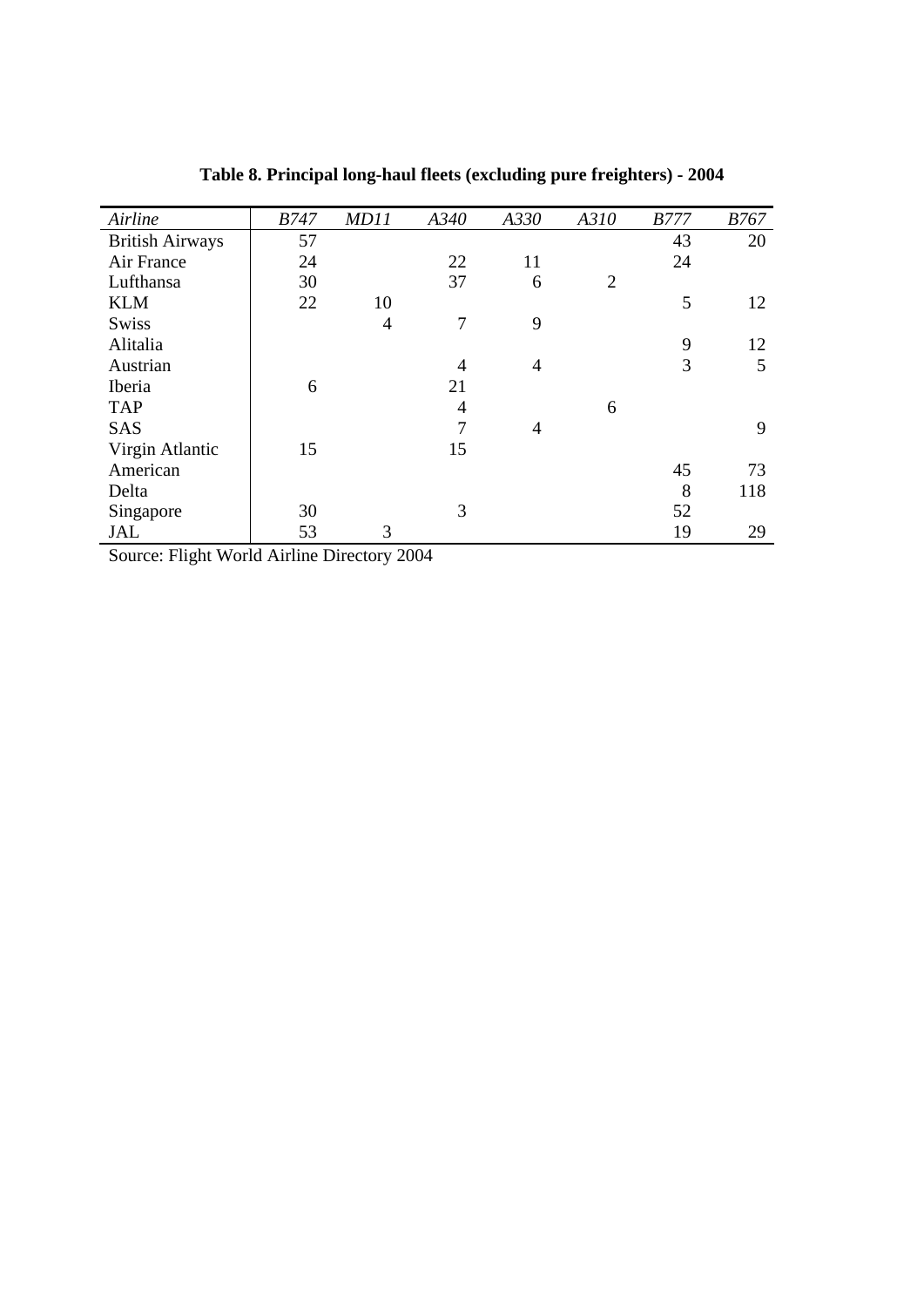| Airline                | 1990                   | 2004                    |
|------------------------|------------------------|-------------------------|
| <b>TWA</b>             | 14x747, 14xL10         |                         |
| Pan Am                 | 21x747                 |                         |
| American               |                        | 41x777                  |
| United                 |                        | 7x777, 7x767            |
| Continental            | 7x747                  | 14x777                  |
| <b>British Airways</b> | 21x747, 14xSSC, 14xL10 | 42x747, 26x777          |
| Virgin Atlantic        | 18x747                 | 21x747, 14x340          |
| Air India              | 7x747                  | 7x747                   |
| Kuwait Airways         | 3x747                  | 3x777                   |
| El Al                  | 3x747                  |                         |
| <b>TOTAL</b>           | 94x747, 28xL10, 14xSSC | 70x747, 91x777, 14x340, |
|                        |                        | 7x767                   |

**Table 9. London-New York services by aircraft type** 

Source: Compiled from OAG data